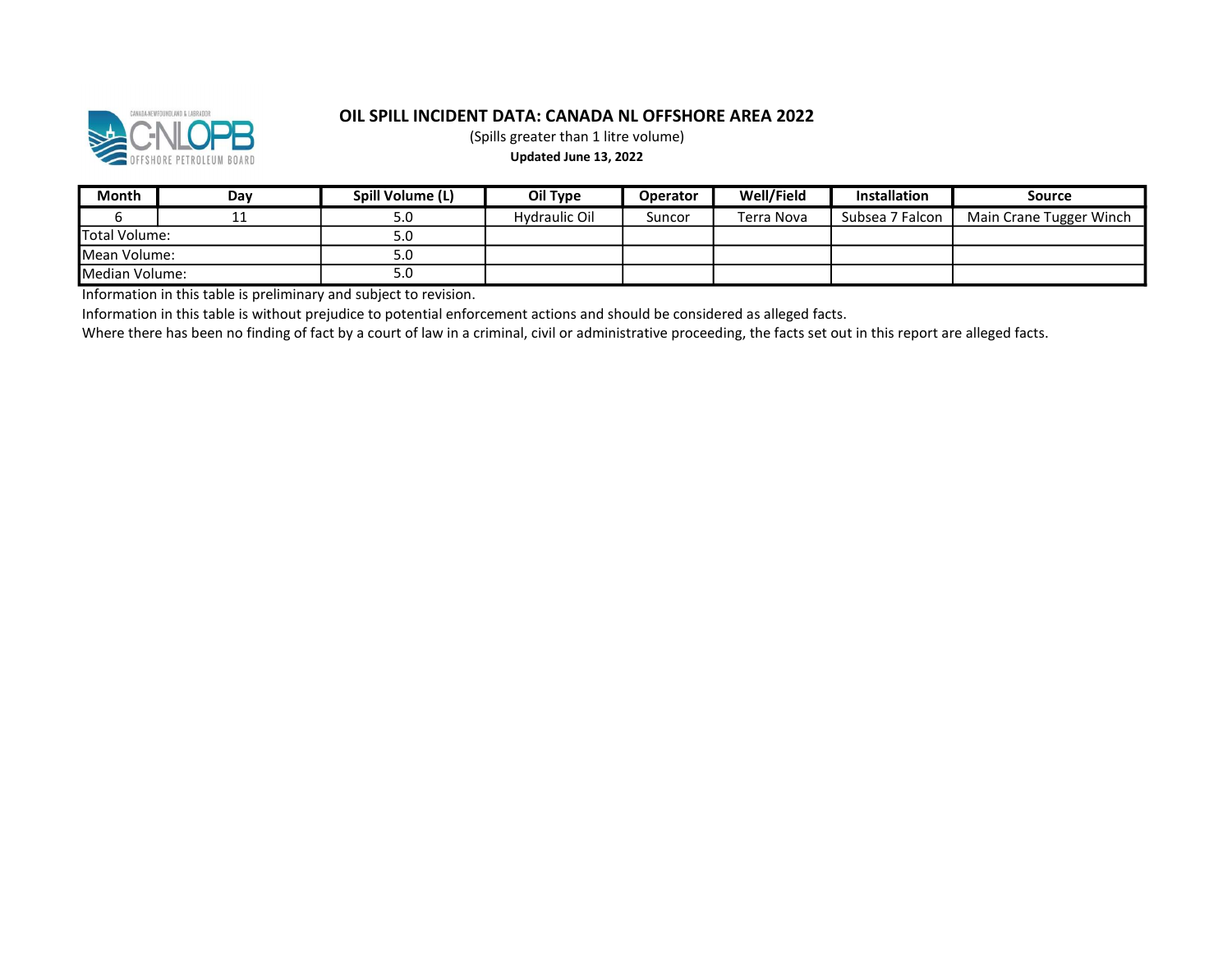

(Spills greater than 1 litre volume)

#### Updated May 20, 2022

| <b>Month</b>   | Day | Spill Volume (L) | Oil Type | <b>Operator</b> | Well/Field | <b>Installation</b> | Source |
|----------------|-----|------------------|----------|-----------------|------------|---------------------|--------|
|                |     |                  |          |                 |            |                     |        |
| Total Volume:  |     |                  |          |                 |            |                     |        |
| Mean Volume:   |     |                  |          |                 |            |                     |        |
| Median Volume: |     |                  |          |                 |            |                     |        |

Information in this table is preliminary and subject to revision.

Information in this table is without prejudice to potential enforcement actions and should be considered as alleged facts.

Where there has been no finding of fact by a court of law in a criminal, civil or administrative proceeding, the facts set out in this report are alleged facts. Note: There were no incidents over one litre to report this year.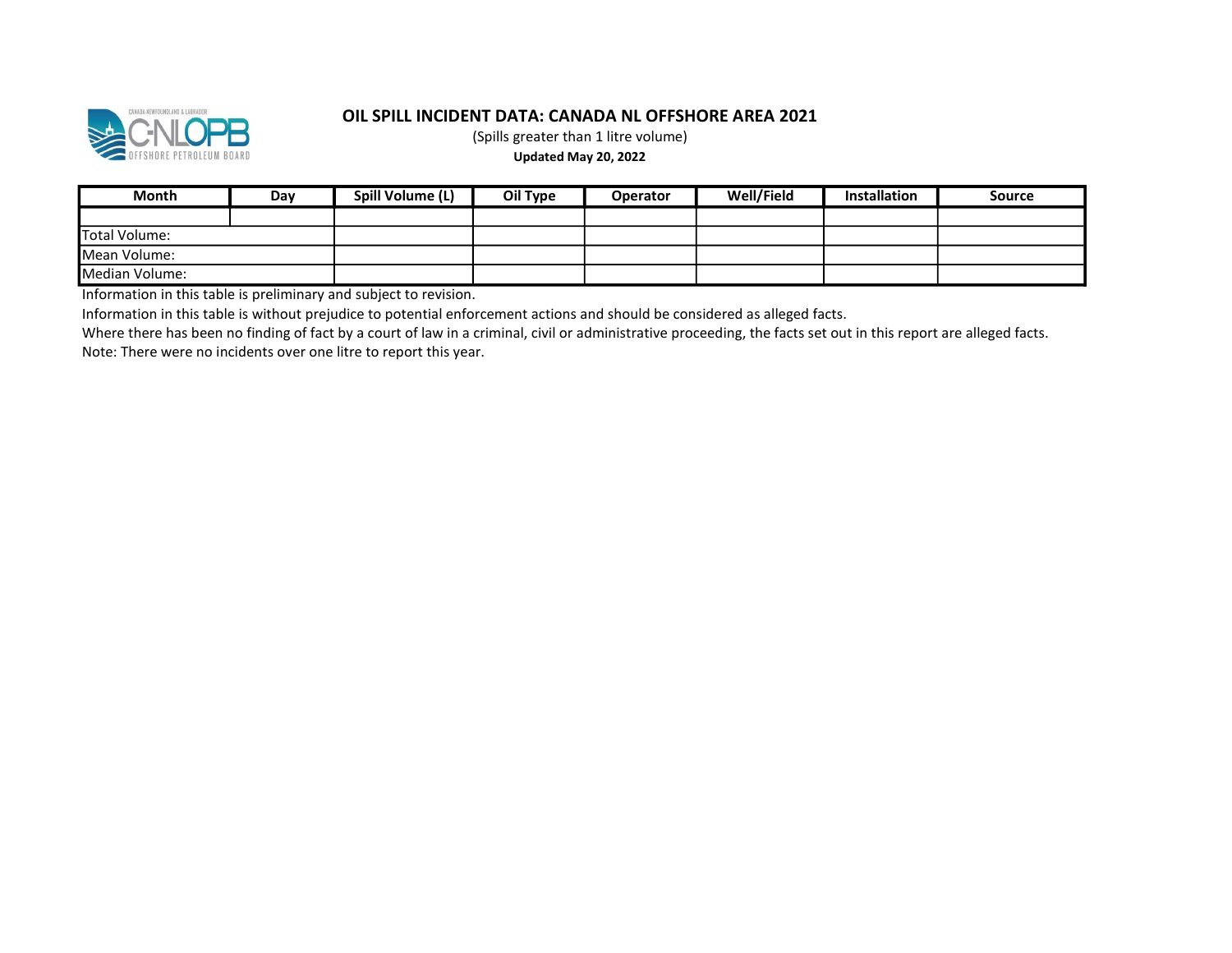

(Spills greater than 1 litre volume) Updated September 11, 2020

| <b>Month</b>   | Day | Spill Volume (L) | Oil Type   | <b>Operator</b> | Well/Field | <b>Installation</b> | Source                                     |
|----------------|-----|------------------|------------|-----------------|------------|---------------------|--------------------------------------------|
|                |     | 1.2              | Crude Oil  | Husky           | WhiteRose  | SeaRose FPSO        | l Subsea Control Module Hatchl<br>(Note 1) |
|                | 19  | 320.0            | Mixed Oils | <b>HMDC</b>     | Hibernia   | Hibernia Platform   | <b>Produced Water</b>                      |
| Total Volume:  |     | 321.2            |            |                 |            |                     |                                            |
| Mean Volume:   |     | 160.6            |            |                 |            |                     |                                            |
| Median Volume: |     | 160.6            |            |                 |            |                     |                                            |

Information in this table is preliminary and subject to revision.

Information in this table is without prejudice to potential enforcement actions and should be considered as alleged facts.

Where there has been no finding of fact by a court of law in a criminal, civil or administrative proceeding, the facts set out in this report are alleged facts.

Note 1: This Incident was not reported by Husky until June 9, 2020 and it is currently being reviewed.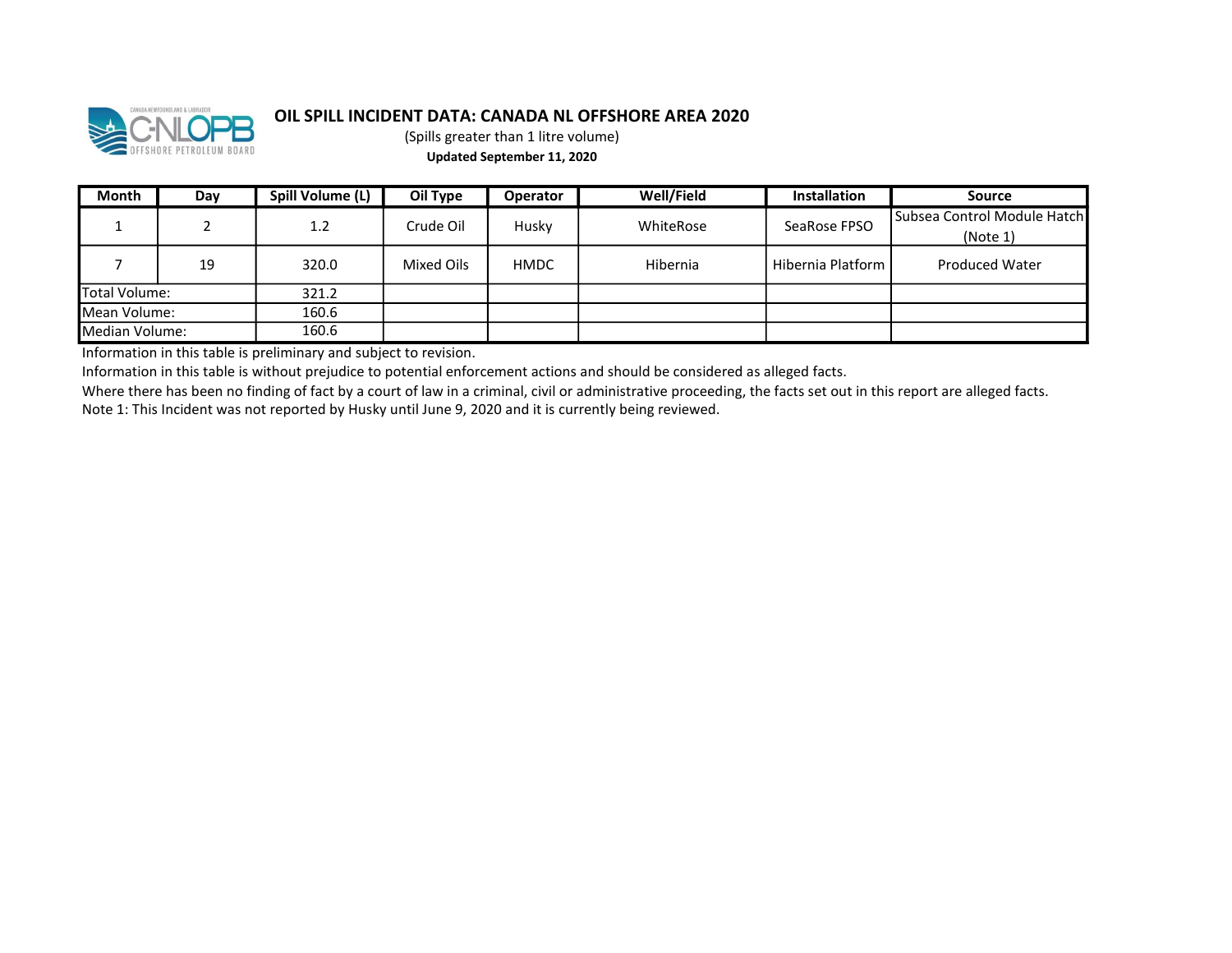

(Spills greater than 1 litre volume) Updated August 19, 2019

| <b>Month</b>   | Day     | Spill Volume (L) | Oil Type  | Operator    | Well/Field                    | <b>Installation</b> | <b>Source</b>        |  |
|----------------|---------|------------------|-----------|-------------|-------------------------------|---------------------|----------------------|--|
| 3              | $15-19$ | 50.0             | Crude Oil | Husky       | South White Rose              | SeaRose FPSO        | Subsea Flow Line     |  |
|                |         |                  |           |             | <b>Extension Drill Centre</b> |                     |                      |  |
|                | 8       | 1.02             | Crude Oil | Husky       | South White Rose              | SeaRose FPSO        | Subsea Flow Line     |  |
|                |         |                  |           |             | <b>Extension Drill Centre</b> |                     |                      |  |
|                | 15      | 21.6             | Crude Oil | Husky       | South White Rose              | SeaRose FPSO        | Subsea Flow Line     |  |
|                |         |                  |           |             | <b>Extension Drill Centre</b> |                     |                      |  |
|                | 17      | 12,000.0         | Crude Oil | <b>HMDC</b> | Hibernia                      | Hibernia            | Storage Cell         |  |
|                |         |                  |           |             |                               | Platform            |                      |  |
| 8              | 17      | 2,194.0          | Crude Oil | <b>HMDC</b> | Hibernia                      | Hibernia            | Drains Tank Overflow |  |
|                |         |                  |           |             |                               | Platform            |                      |  |
| Total Volume:  |         | 14,266.6         |           |             |                               |                     |                      |  |
| Mean Volume:   |         | 2,853.3          |           |             |                               |                     |                      |  |
| Median Volume: |         | 50.0             |           |             |                               |                     |                      |  |

Information in this table is preliminary and subject to revision.

Information in this table is without prejudice to potential enforcement actions and should be considered as alleged facts.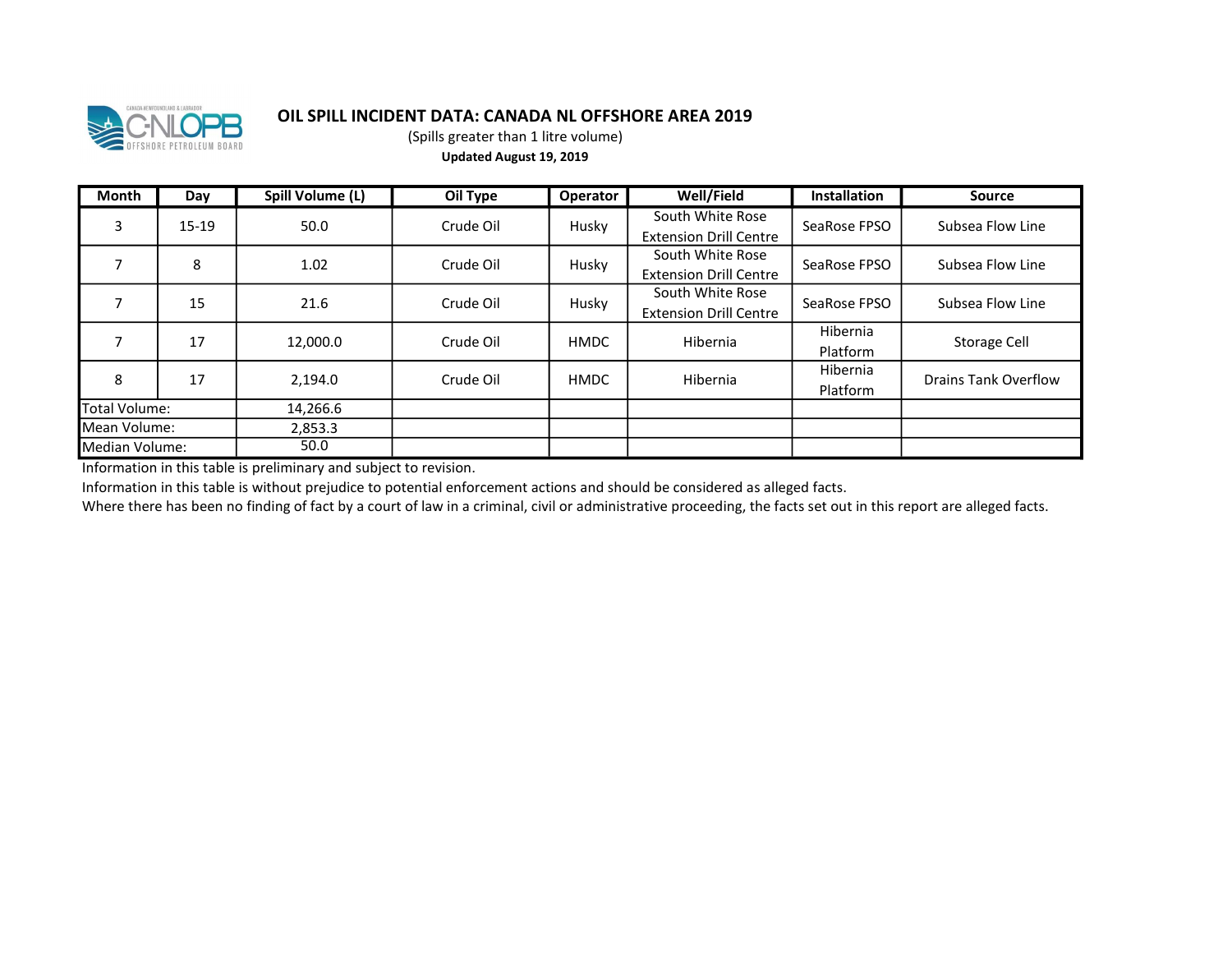

(Spills greater than 1 litre volume) Updated December 28, 2018

| Month          | Day | Spill Volume (L) | Oil Type               | <b>Operator</b> | Well/Field                                           | <b>Installation</b>          | <b>Source</b>            |
|----------------|-----|------------------|------------------------|-----------------|------------------------------------------------------|------------------------------|--------------------------|
| $\overline{4}$ | 27  | 28,000.0         | Synthetic Based<br>Mud | Suncor          | Terra Nova                                           | Transocean<br><b>Barents</b> | Overboard discharge line |
|                | 29  | 20.0             | Lubricating Oil        | Suncor          | Terra Nova                                           | Terra Nova FPSO              | Aft Center Thruster      |
| 8              |     | 4.0              | Synthetic Based<br>Mud | <b>HMDC</b>     | Hibernia                                             | Hibernia                     | Liquid Mud Hose          |
| 10             | 14  | 400.0            | Hydraulic Oil          | Husky           | WhiteRose                                            | SeaRose FPSO                 | Forward Fire Pump        |
| 11             | 16  | 250,000.0        | Crude Oil              | Husky           | South White Rose<br><b>Extension Drill</b><br>Centre | SeaRose FPSO                 | Subsea Flow Line         |
| 12             | 24  | 10.0             | Crude Oil              | ExxonMobil      | Hebron                                               | <b>Hebron Platform</b>       | Offloading System        |
| Total Volume:  |     | 278,434.0        |                        |                 |                                                      |                              |                          |
| Mean Volume:   |     | 46,405.7         |                        |                 |                                                      |                              |                          |
| Median Volume: |     | 210.0            |                        |                 |                                                      |                              |                          |

Information in this table is preliminary and subject to revision.

Information in this table is without prejudice to potential enforcement actions and should be considered as alleged facts.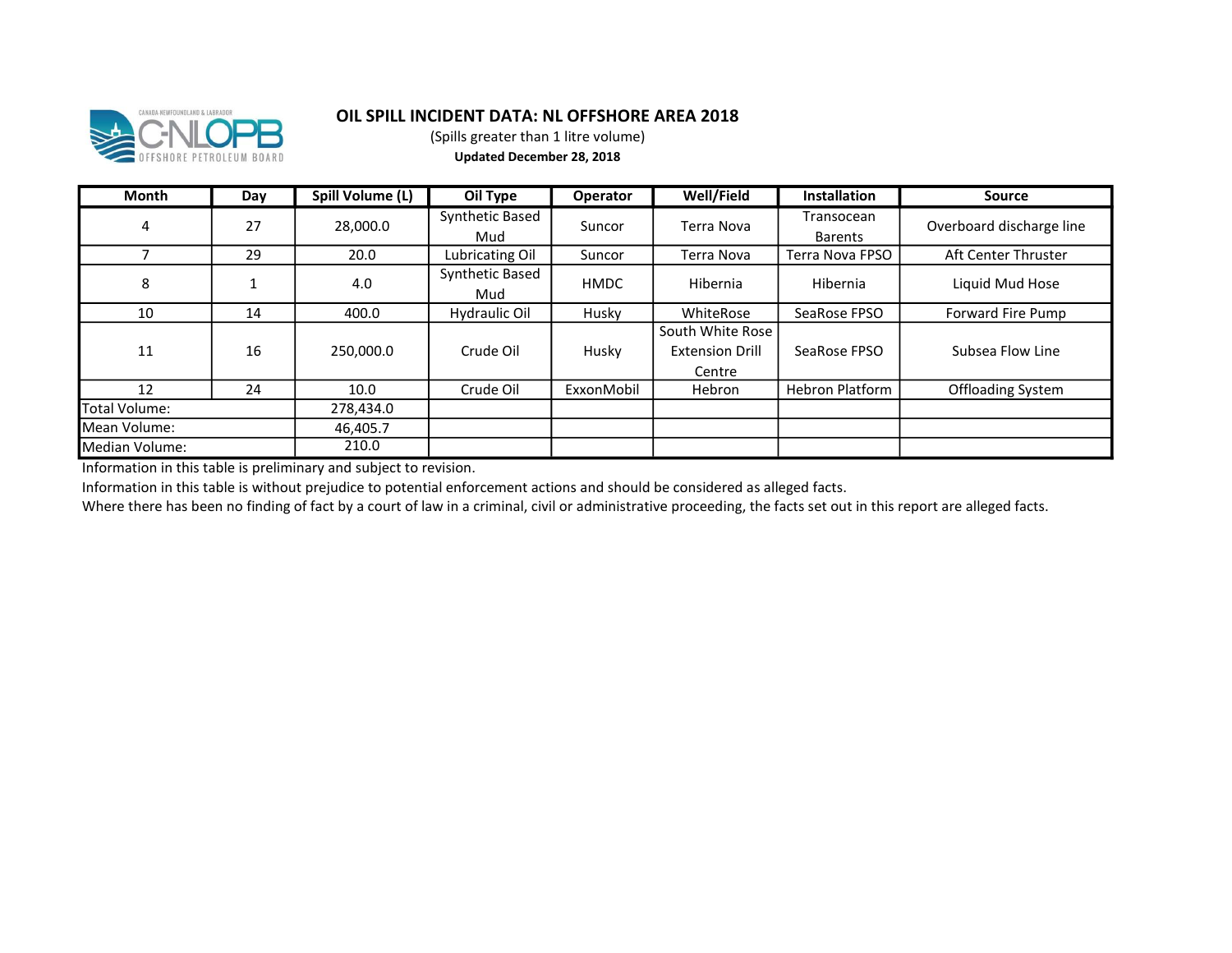

(Spills greater than 1 litre volume)

Updated November 2, 2017

| Month          | Day | Spill Volume (L) | Oil Type        | <b>Operator</b> | Well/Field | <b>Installation</b> | Source                    |
|----------------|-----|------------------|-----------------|-----------------|------------|---------------------|---------------------------|
| 10             | 27  |                  | Synthetic Based | ExxonMobil      | Hebron     | <b>Hebron</b>       | Pressure Testing of       |
|                |     | 2.4              | Mud             |                 |            | Platform            | <b>Blow Out Preventer</b> |
| Total Volume:  |     | 2.4              |                 |                 |            |                     |                           |
| Mean Volume:   |     | 2.4              |                 |                 |            |                     |                           |
| Median Volume: |     | 2.4              |                 |                 |            |                     |                           |

Information in this table is preliminary and subject to revision.

Information in this table is without prejudice to potential enforcement actions and should be considered as alleged facts.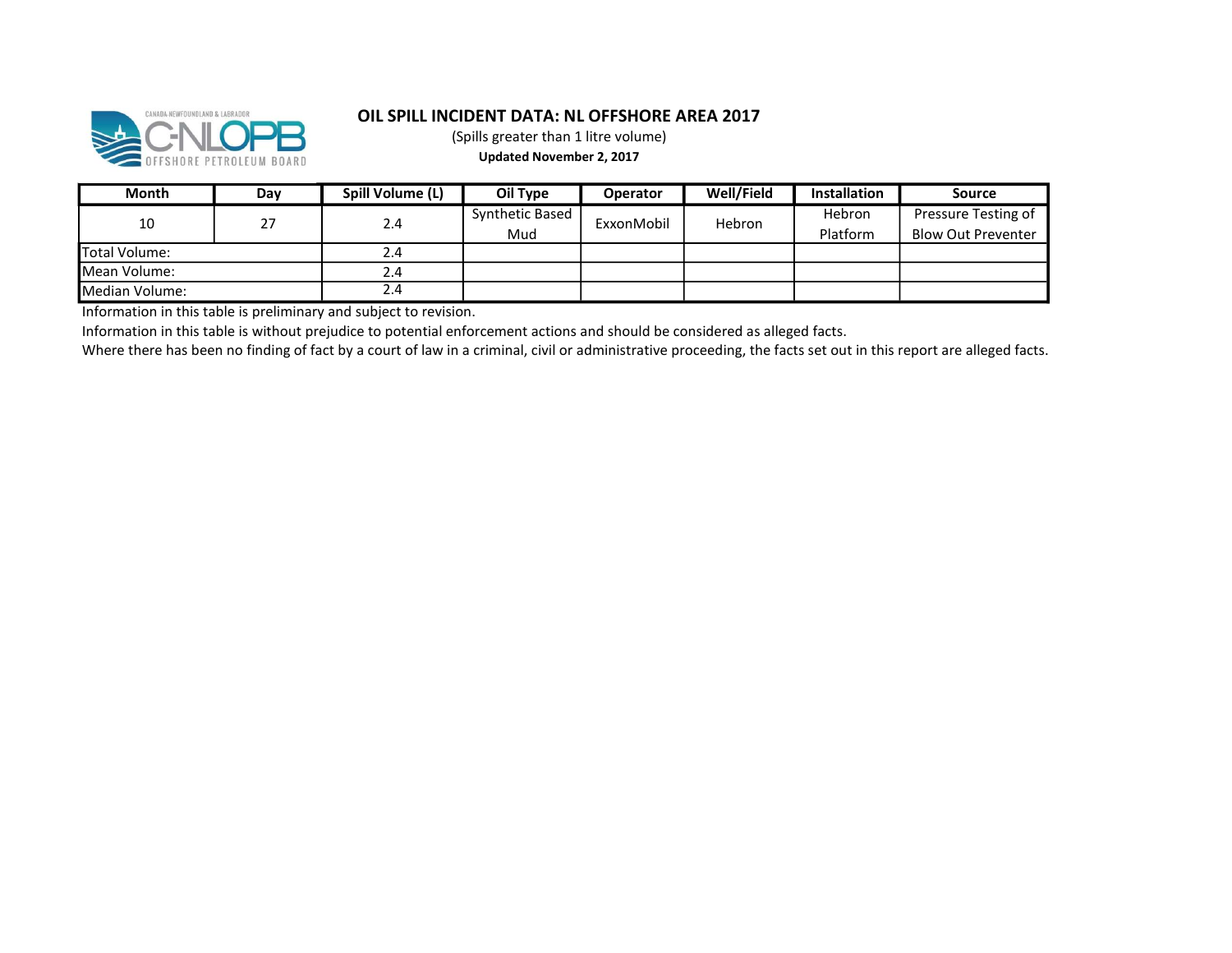

(Spills greater than 1 litre volume) Updated April 27, 2016

| <b>Month</b>   | Dav | Spill Volume (L) | Oil Type      | <b>Operator</b> | Well/Field     | <b>Installation</b> | Source    |
|----------------|-----|------------------|---------------|-----------------|----------------|---------------------|-----------|
|                |     | 2.0              | Hydraulic Oil | Statoil         | Fitzroya A-12Z | West Hercules       | PROD Boom |
| Total Volume:  |     | 2.0              |               |                 |                |                     |           |
| lMean Volume:  |     | 2.0              |               |                 |                |                     |           |
| Median Volume: |     | 2.0              |               |                 |                |                     |           |

Information in this table is preliminary and subject to revision.

Information in this table is without prejudice to potential enforcement actions and should be considered as alleged facts.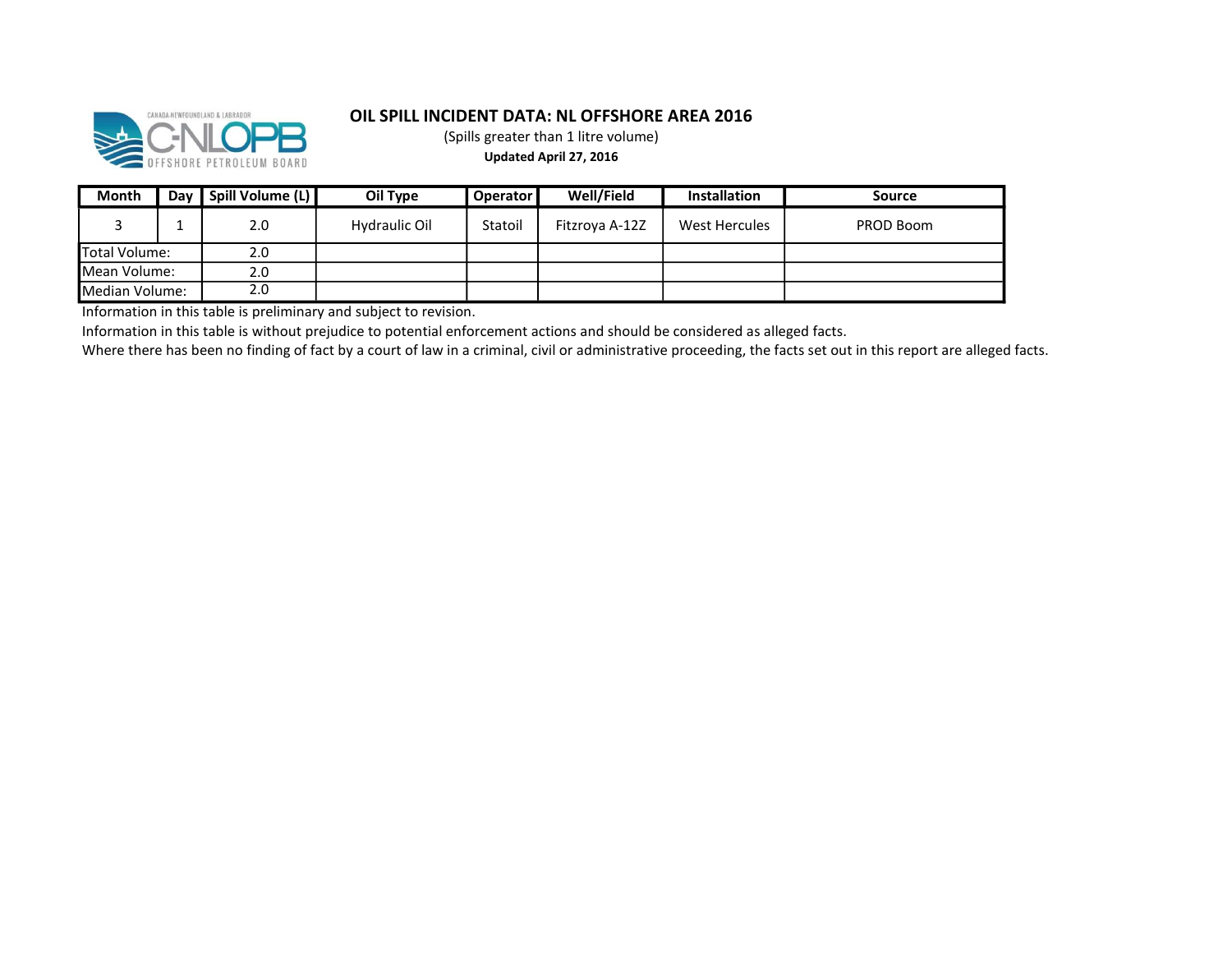

(Spills greater than 1 litre volume)

Updated December 15, 2015

| Month          | Day | Spill Volume (L) | Oil Type            | <b>Operator</b> | Well/Field                  | <b>Installation</b>  | <b>Source</b>                  |
|----------------|-----|------------------|---------------------|-----------------|-----------------------------|----------------------|--------------------------------|
|                |     | 14,755.0         | Synthetic Based Mud | Statoil         | Bay de Nord P-78            | West Hercules        | Sheared drill string above BOP |
| 4              | 9   | 143.0            | Synthetic Based Mud | Hibernia        | Hibernia South<br>Extension | <b>West Aquarius</b> | Kill Choke Manifold on BOP     |
|                | 15  | 3.0              | Diesel              | Suncor          | Terra Nova                  | Terra Nova FPSO      | <b>Bunkering Hose</b>          |
| Total Volume:  |     | 14,901.0         |                     |                 |                             |                      |                                |
| Mean Volume:   |     | 4,967.0          |                     |                 |                             |                      |                                |
| Median Volume: |     | 143.0            |                     |                 |                             |                      |                                |

Note 1: Further investigation of the March 3, 2015 spill has resulted in a revision of the estimated spill volume from 14,000 litres to 14,755 litres.

Information in this table is preliminary and subject to revision.

Information in this table is without prejudice to potential enforcement actions and should be considered as alleged facts.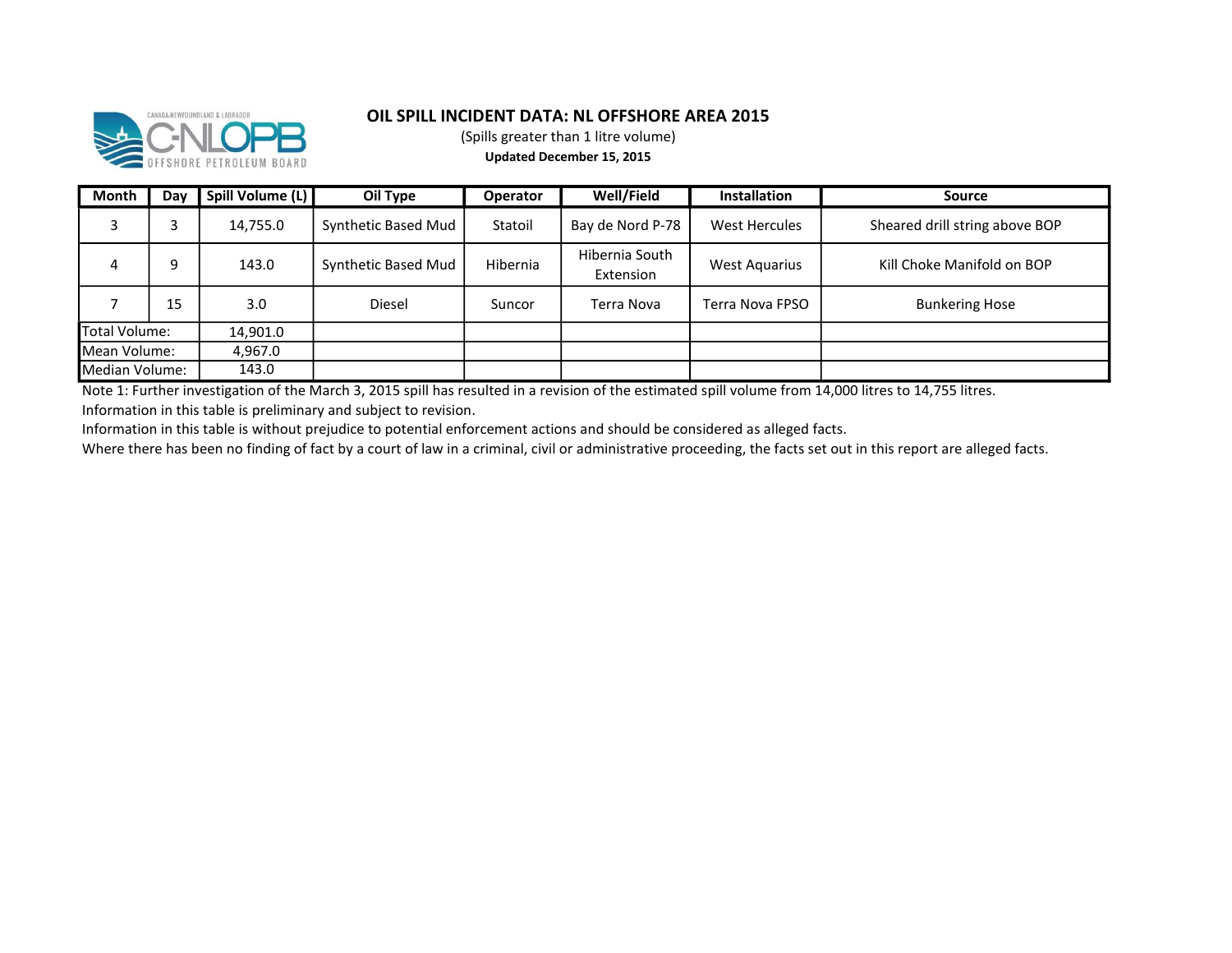

(Spills greater than 1 litre volume)

Updated December 9, 2014

| <b>Month</b> | Day            | Spill Volume (L) | Oil Type            | <b>Operator</b>     | <b>Well/Field</b>              | Installation           | <b>Source</b>                                        |
|--------------|----------------|------------------|---------------------|---------------------|--------------------------------|------------------------|------------------------------------------------------|
| 1            | 18             | 10.0             | Crude               | HMDC                | Hibernia                       | Hibernia Platform      | <b>Offloading System (HEV capping</b><br>operations) |
| 2            | 27             | 1,000.0          | Synthetic Based Mud | HMDC                | Hibernia                       | Hibernia Platform      | "B" Annulus on B16-38 (Note 1:)                      |
| 8            | 2              | 75.0             | Synthetic Based Mud | <b>Husky Energy</b> | White Rose                     | <b>GSF Grand Banks</b> | Shaker #2                                            |
| 8            | 22             | 1.5              | Seal Oil            | HMDC                | Hibernia                       | Hibernia Platform      | "A" Gas Compressor (Note 2)                          |
| 9            | 16             | 210.0            | Hydraulic Oil       | <b>Husky Energy</b> | White Rose                     | SeaRose FPSO           | Forward fire pump cooling system (Note 3)            |
| 11           | 17             | 860.0            | Synthetic Based Mud | Statoil             | Bay de<br>Verde F-67           | West Hercules          | Bunkering Hose (Note 4)                              |
| 11           | 27             | 5.0              | Hydraulic Oil       | <b>HMDC</b>         | Hibernia<br>South<br>Extension | <b>West Aquarius</b>   | Direct Action Tensioning System                      |
|              | Total Volume:  | 2,161.5          |                     |                     |                                |                        |                                                      |
|              | Mean Volume:   | 308.8            |                     |                     |                                |                        |                                                      |
|              | Median Volume: | 75.0             |                     |                     |                                |                        |                                                      |

Note 1: This event was originally classified as a unauthorized discharge but upon investigation it has been reclassified as a spill.

Note 2: Up to a maximum of 1400 litres of seal oil was discharged from the system but 1.5 litres was discharged to sea.

Note 3: Further investigation of the September 16, 2014 spill has resulted in a revision of the estimated spill volume from 200 litres to 210 litres.

Note 4: Further investigation of the November 17, 2014 spill has resulted in a revision of the estimated spill volume from 6,000 litres to 860 litres and from Synthetic Base Oil to Synthetic Based Mud.

Information in this table is preliminary and subject to revision.

Information in this table is without prejudice to potential enforcement actions and should be considered as alleged facts.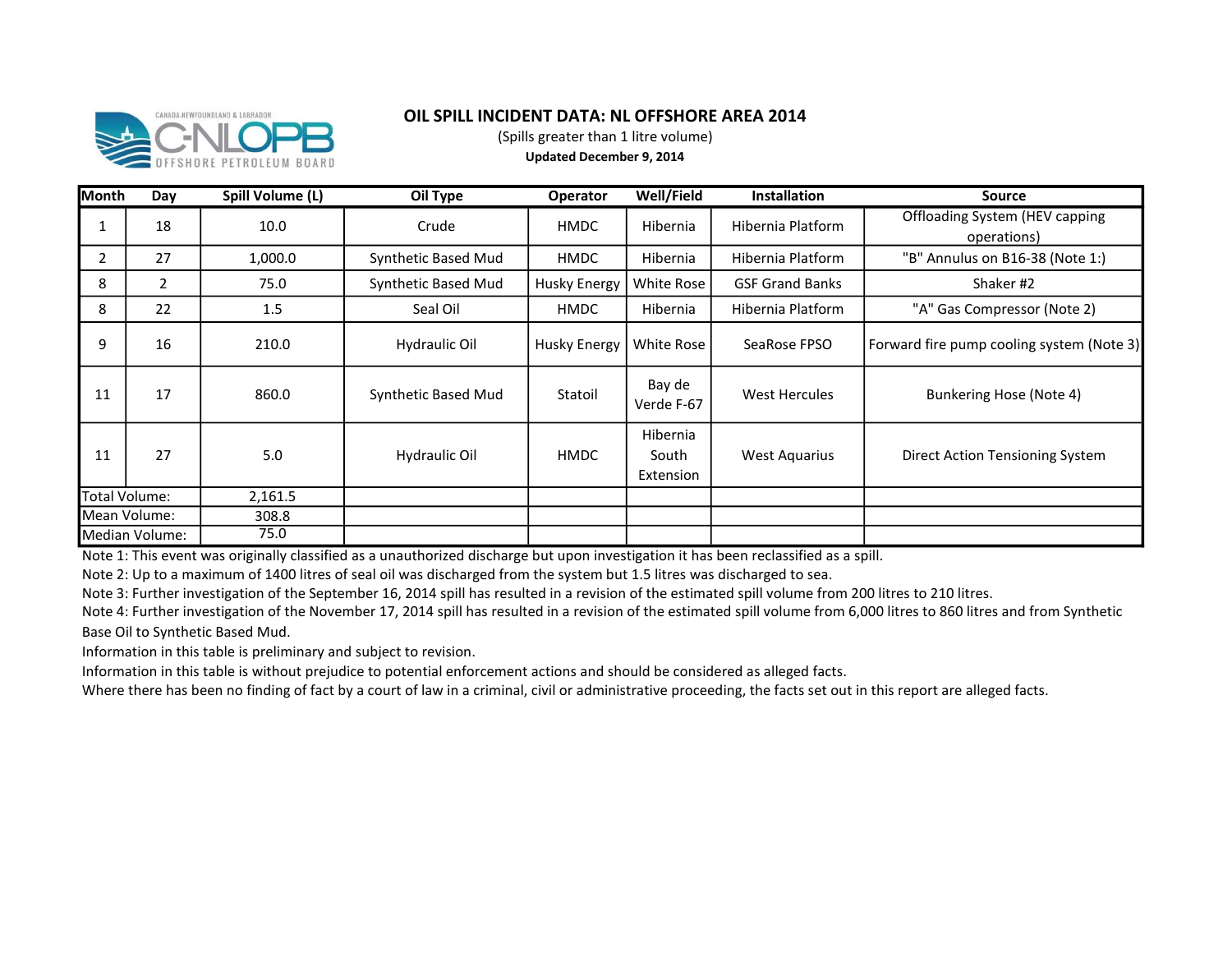

(Spills greater than 1 litre volume)

Updated January 17, 2014

| <b>Month</b>   | Day       | Spill Volume (L) | <b>Oil Type</b>                                          | Operator    | Well/Field | <b>Installation</b>    | <b>Source</b>                                                              |
|----------------|-----------|------------------|----------------------------------------------------------|-------------|------------|------------------------|----------------------------------------------------------------------------|
| 4              | 3         | 32.3             | Crude                                                    | Suncor      | Terra Nova | Terra Nova FPSO        | Produced Water Discharge (Note 1)                                          |
| 6              | 29        | 75.0             | Cuttings Reinjection (CRI)<br>Slops containing trace oil | <b>HMDC</b> | Hibernia   | Hibernia Platform      | CRI Piping System                                                          |
| 8              | 15        | 211.0            | Synthetic Based Mud                                      | <b>HMDC</b> | Hibernia   | Hibernia Platform      | West liquid mud hose separated from<br>its fitting at the manifold on M42W |
| $\mathbf Q$    | 27        | 15.6             | Oily Water                                               | Suncor      | Terra Nova | Terra Nova FPSO        | Backfilled Drain Box Line                                                  |
| 9              | 28        | 12.0             | Synthetic Based Mud                                      | Husky       | White Rose | <b>GSF Grand Banks</b> | Lower packer failure                                                       |
| 11             | 21        | 120.0            | Lube Oil-Turboflo 32                                     | Suncor      | Terra Nova | Terra Nova FPSO        | Compressor                                                                 |
| 12             | 18        | 10.0             | Crude Oil                                                | <b>HMDC</b> | Hibernia   | Hibernia Platform      | Offloading System                                                          |
| 12             | $27 - 31$ | 6,000.0          | Crude Oil                                                | <b>HMDC</b> | Hibernia   | Hibernia Platform      | Offloading System (Note 2)                                                 |
| Total Volume:  |           | 6,475.9          |                                                          |             |            |                        |                                                                            |
| Mean Volume:   |           | 809.5            |                                                          |             |            |                        |                                                                            |
| Median Volume: |           | 53.7             |                                                          |             |            |                        |                                                                            |

Note 1: Further investigation of the April 3, 2013 spill has resulted in a revision of the estimated spill volume from 40.0 to 32.3 litres.

Note 2: Reported by operator as 6000L between December 27, 2013 and January 1, 2014 inclusive. For more information please see http://www.cnlopb.nl.ca/incidents.shtml

Information in this table is preliminary and subject to revision.

Information in this table is without prejudice to potential enforcement actions and should be considered as alleged facts.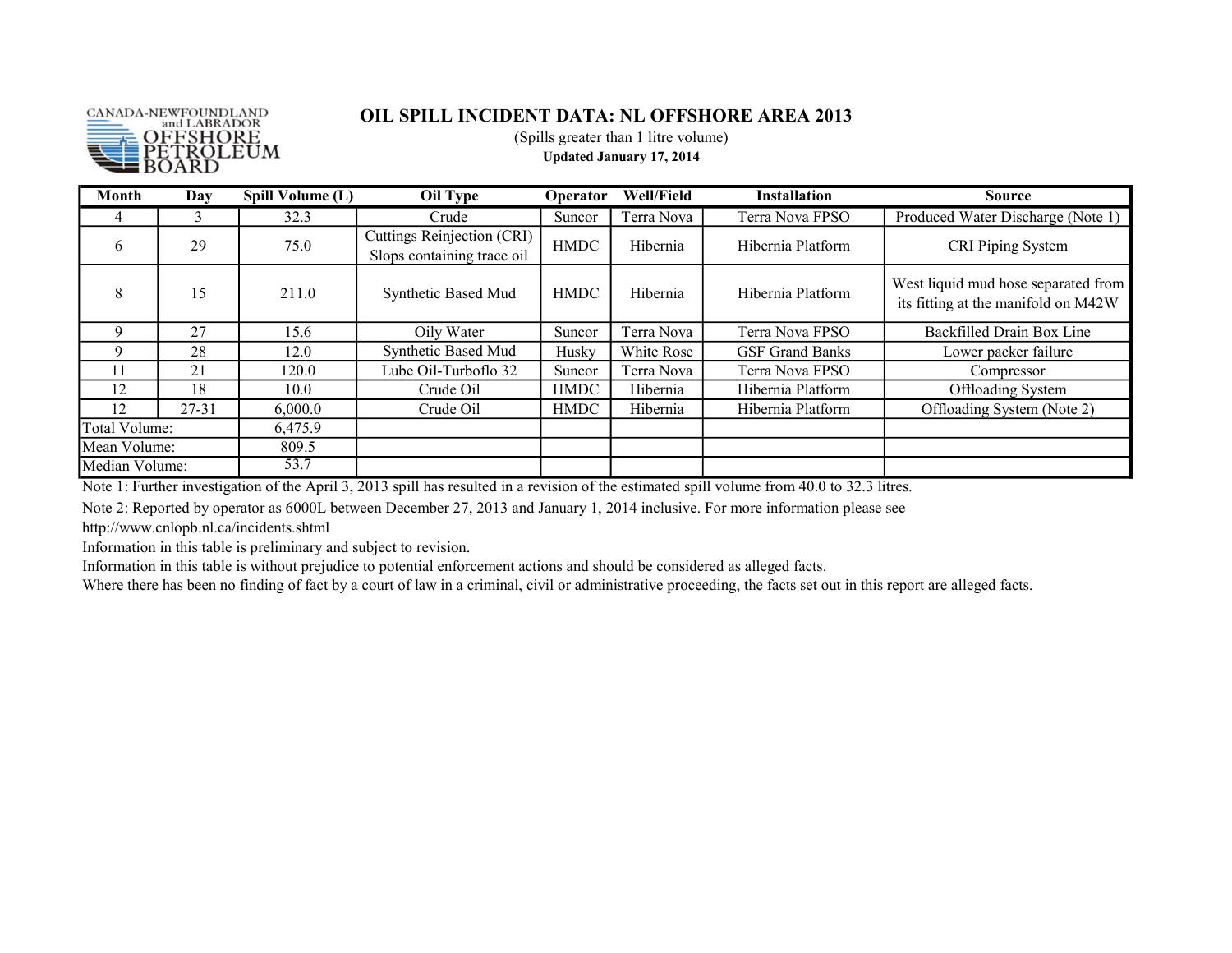

(Spills greater than 1 litre volume)

Updated February 13, 2013

| Month          |    | Day Spill Volume (L) | Oil Type            | <b>Operator</b> | Well/Field | <b>Installation</b>    | <b>Source</b>                      |
|----------------|----|----------------------|---------------------|-----------------|------------|------------------------|------------------------------------|
|                | 4  |                      | Crude               | <b>HMDC</b>     | Hibernia   | Hibernia               | Coupling heads of north offloading |
|                |    | 2.0                  |                     |                 |            |                        | system and MV Kometik              |
|                | 16 | 3.6                  | Mixed Oils          | Husky           | White Rose | SeaRose                | SeaRose FPSO disconnection from    |
|                |    |                      |                     |                 |            |                        | spider buov                        |
|                | 14 | 4.5                  | Mixed Oils          | <b>HMDC</b>     | Hibernia   | Hibernia               | Drain Box Overflowed on M21 East   |
|                | 26 | 27.7                 | Synthetic Based Mud | Husky           | White Rose | <b>GSF Grand Banks</b> | Upper packer failure               |
| Total Volume:  |    | 37.8                 |                     |                 |            |                        |                                    |
| Mean Volume:   |    | 9.5                  |                     |                 |            |                        |                                    |
| Median Volume: |    | 4.1                  |                     |                 |            |                        |                                    |

Note 1: Further investigation of the November 26, 2012 spill has resulted in a revision of the estimated spill volume from 45.0 to 27.7 litres.

Note 2: Further investigation of the May 16, 2012 spill has resulted in a revision of the oil type from Crude to Mixed Oils

Information in this table is preliminary and subject to revision.

Information in this table is without prejudice to potential enforcement actions and should be considered as alleged facts.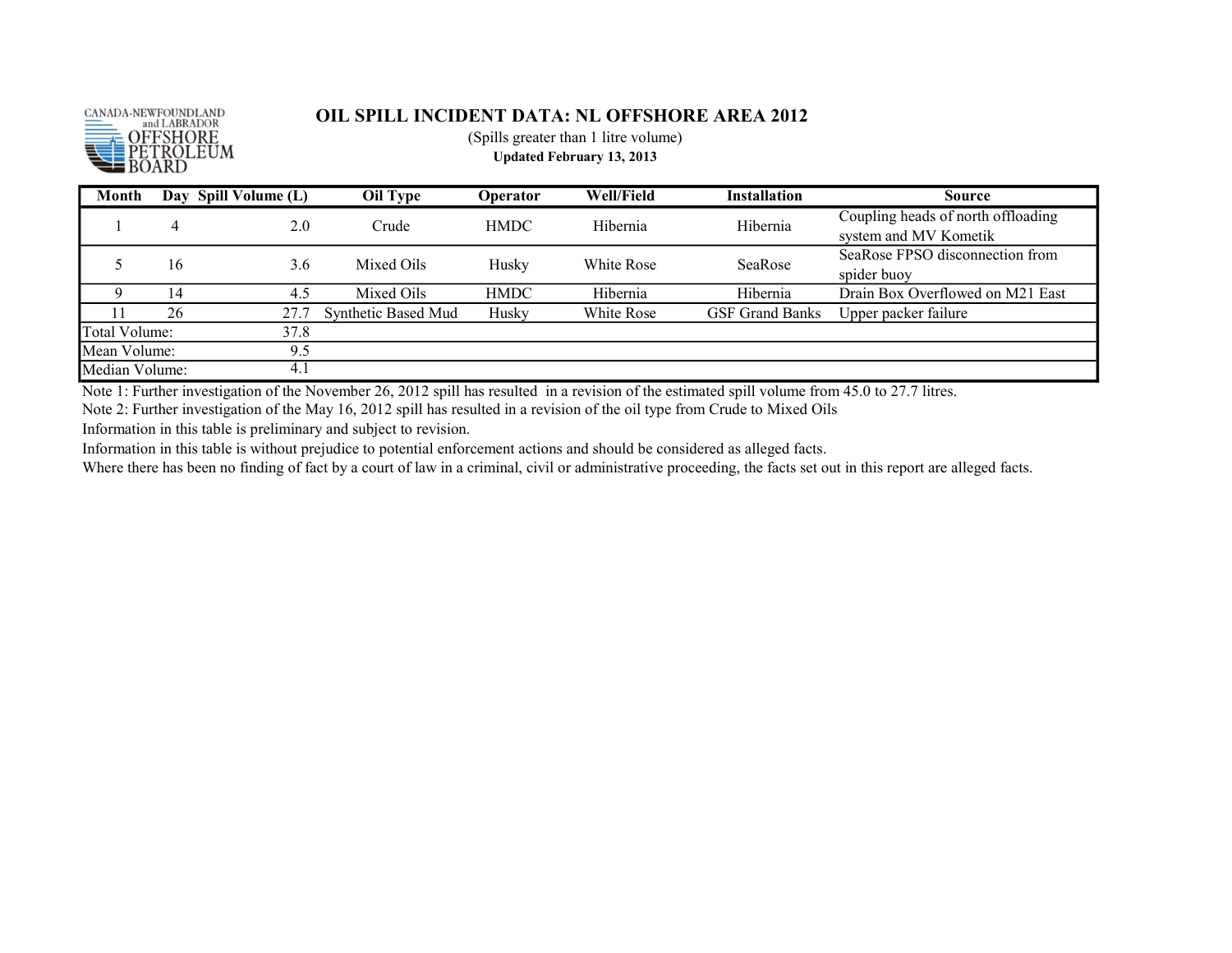

#### (Spills greater than 1 litre volume)

Updated August 13, 2013

| Month          | Day            | Spill Volume (L) | <b>Oil Type</b>            | Operator    | <b>Well/Field</b>  | <b>Installation</b> | <b>Source</b>                               |
|----------------|----------------|------------------|----------------------------|-------------|--------------------|---------------------|---------------------------------------------|
|                | 8              | 184.0            | Thruster Seal Oil          | Suncor      | Terra Nova         | Terra Nova FPSO     | Aft Starboard Thruster (Note 1)             |
| $\mathbf{1}$   | 13             | 40.3             | Thruster Seal Oil          | Suncor      | Terra Nova         | Terra Nova FPSO     | Aft Starboard Thruster (Note 2)             |
|                | 19             | 2,087.0          | Synthetic Based Mud        | Suncor      | Ballicatters M-96Z | Henry Goodrich      | <b>BOP Kill Line</b>                        |
|                | 20             | 42.0             | Thruster Seal Oil          | Suncor      | Terra Nova         | Terra Nova FPSO     | Aft Starboard Thruster (Note 3)             |
|                | 22             | 12.6             | Thruster Seal Oil          | Suncor      | Terra Nova         | Terra Nova FPSO     | Aft Starboard Thruster (Jan. 20-22)         |
|                | 23             | 12.6             | Thruster Seal Oil          | Suncor      | Terra Nova         | Terra Nova FPSO     | Aft Starboard Thruster (Jan. 22-23)         |
|                | 26             | 12.6             | Thruster Seal Oil          | Suncor      | Terra Nova         | Terra Nova FPSO     | Aft Starboard Thruster (Jan. 23-26)         |
| $\overline{1}$ | 27             | 12.6             | Thruster Seal Oil          | Suncor      | Terra Nova         | Terra Nova FPSO     | Aft Starboard Thruster (Jan. 26-27)         |
|                | 29             | 16.8             | Thruster Seal Oil          | Suncor      | Terra Nova         | Terra Nova FPSO     | Aft Starboard Thruster (Jan. 27-29)         |
| $\overline{2}$ | $\overline{2}$ | 10.0             | Thruster Seal Oil          | Suncor      | Terra Nova         | Terra Nova FPSO     | Aft Starboard Thruster (Jan. 29 - Feb. 2)   |
| $\overline{2}$ | $\overline{4}$ | 8.4              | Thruster Seal Oil          | Suncor      | Terra Nova         | Terra Nova FPSO     | Aft Starboard Thruster (Feb. 2-4)           |
| $\overline{2}$ | $\tau$         | 16.8             | Thruster Seal Oil          | Suncor      | Terra Nova         | Terra Nova FPSO     | Aft Starboard Thruster (Feb. 4-7)           |
| $\overline{2}$ | 8              | 16.8             | Thruster Seal Oil          | Suncor      | Terra Nova         | Terra Nova FPSO     | Aft Starboard Thruster                      |
| $\overline{2}$ | 10             | 9.2              | Thruster Seal Oil          | Suncor      | Terra Nova         | Terra Nova FPSO     | Aft Starboard Thruster (Feb. 8-10)          |
| $\overline{2}$ | 12             | 12.6             | Thruster Seal Oil          | Suncor      | Terra Nova         | Terra Nova FPSO     | Aft Starboard Thruster (Feb 10-12)          |
| $\overline{2}$ | 13             | 10.9             | Thruster Seal Oil          | Suncor      | Terra Nova         | Terra Nova FPSO     | Aft Starboard Thruster                      |
| $\overline{2}$ | 14             | 12.6             | Thruster Seal Oil          | Suncor      | Terra Nova         | Terra Nova FPSO     | Aft Starboard Thruster                      |
| $\overline{2}$ | 16             | 11.7             | Thruster Seal Oil          | Suncor      | Terra Nova         | Terra Nova FPSO     | Aft Starboard Thruster (Feb. 14-16)         |
| $\overline{2}$ | 17             | 6.0              | Hydraulic Oil              | Suncor      | Terra Nova         | Terra Nova FPSO     | Starboard Prod Boom Hydraulic Ram Reservoir |
| $\overline{2}$ | 17             | 10.9             | Thruster Seal Oil          | Suncor      | Terra Nova         | Terra Nova FPSO     | Aft Starboard Thruster                      |
| $\overline{c}$ | 18             | 4.0              | Hydraulic Oil              | Suncor      | Terra Nova         | Terra Nova FPSO     | Starboard Prod Boom Hydraulic Ram Reservoir |
| $\overline{2}$ | 19             | 11.8             | Thruster Seal Oil          | Suncor      | Terra Nova         | Terra Nova FPSO     | Aft Starboard Thruster (Feb. 18-19)         |
| $\overline{c}$ | 21             | 21.0             | Thruster Seal Oil          | Suncor      | Terra Nova         | Terra Nova FPSO     | Aft Starboard Thruster (Feb. 20-21)         |
| $\overline{2}$ | 23             | 12.6             | Thruster Seal Oil          | Suncor      | Terra Nova         | Terra Nova FPSO     | Aft Starboard Thruster (Feb. 22-23)         |
| $\overline{2}$ | 25             | 8.4              | Thruster Seal Oil          | Suncor      | Terra Nova         | Terra Nova FPSO     | Aft Starboard Thruster (Feb. 24-25)         |
| $\mathfrak{Z}$ | 14             | 5                | Synthetic Based Mud        | Suncor      | Ballicatters M-96Z | Henry Goodrich      | Drill String                                |
| $\overline{3}$ | 28             | 26,400.0         | Synthetic Based Mud        | Suncor      | Ballicatters M-96Z | Henry Goodrich      | Mud Pits                                    |
| $\overline{4}$ | 15             | 9.0              | Synthetic Based Mud        | Suncor      | Ballicatters M-96Z | Henry Goodrich      | Drill String                                |
|                |                |                  | Processed oil and flushing |             |                    |                     |                                             |
| 5              | 18             | 4.0              | water                      | <b>HMDC</b> | Hibernia           | Hibernia            | Drain Box in M31W                           |
| 6              | 15             | 3.5              | Hydraulic Oil              | Suncor      | Terra Nova         | Henry Goodrich      | O Ring Failure on ROV                       |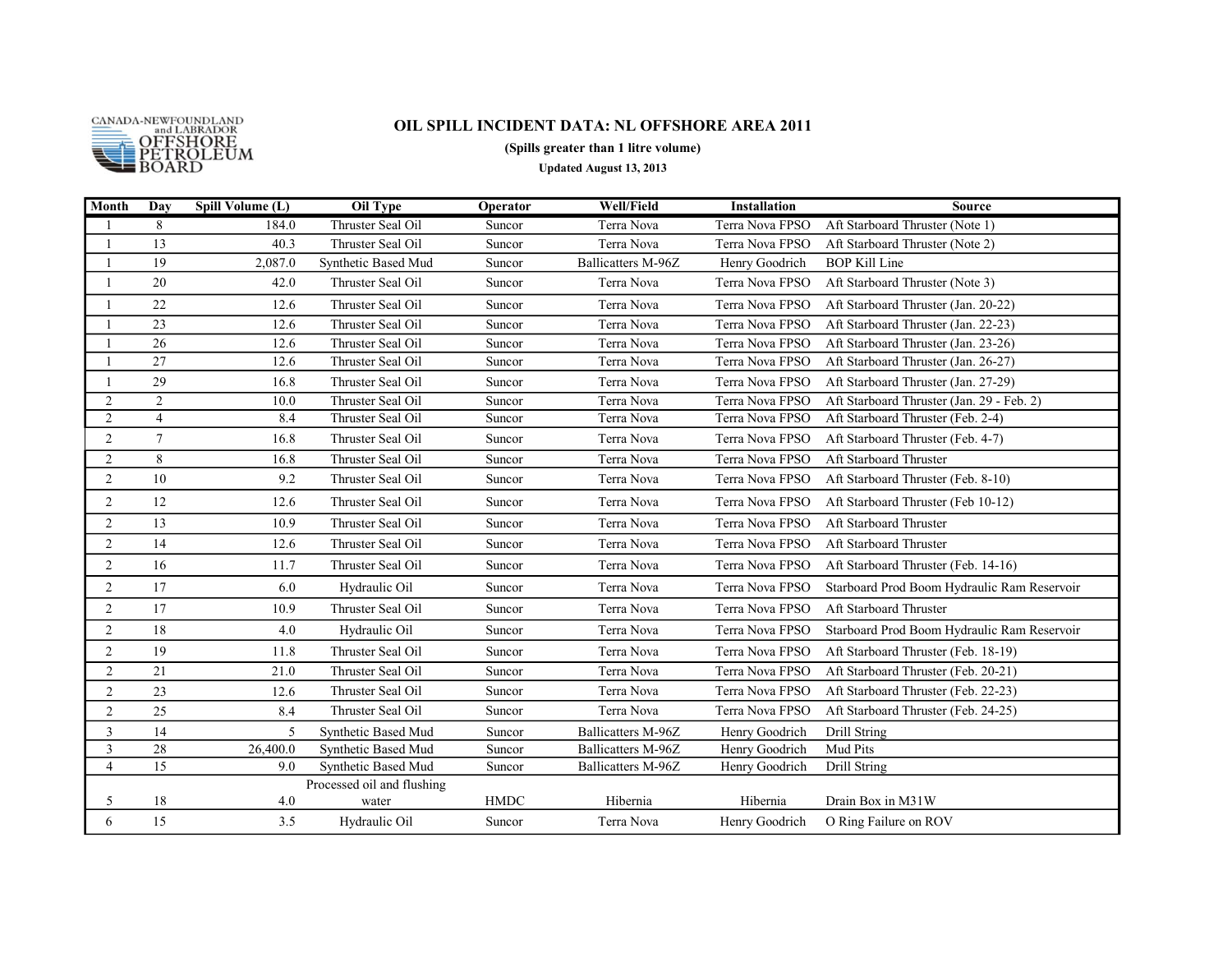|                | 4  | 25.0     | Crude               | <b>HMDC</b> | Hibernia        | Hibernia               | Hazardous Drains Tank                      |
|----------------|----|----------|---------------------|-------------|-----------------|------------------------|--------------------------------------------|
|                |    | 2.0      | Crude               | <b>HMDC</b> | Hibernia        | Hibernia               | Hazardous Drains Tank                      |
| 8              | Q  | 40.0     | Hydraulic Oil       | Statoil     | Mizzen          | Henry Goodrich         | ROV Hydraulic Failure                      |
| 9              | 17 | 1.4      | Crude               | <b>HMDC</b> | Hibernia        | Hibernia               | North Loading Station during commissioning |
| 9              | 20 | 4000.0   | Synthetic Based Mud | Husky       | White Rose      | <b>GSF Grand Banks</b> | Mud System (Note 4)                        |
| 10             | 13 | 600.0    | Synthetic Based Mud | Husky       | White Rose      | <b>GSF Grand Banks</b> | Riser Slip Joint                           |
| 10             | 20 | 241.0    | Synthetic Based Mud | Statoil     | Fiddlehead D-83 | Henry Goodrich         | Wellhead Connector Weep Hole               |
| Total Volume:  |    | 33,935.1 |                     |             |                 |                        |                                            |
| Mean Volume:   |    | 917.2    |                     |             |                 |                        |                                            |
| Median Volume: |    | 12.6     |                     |             |                 |                        |                                            |

NOTE:

Information in this table is preliminary and subject to revision.

Information in this table is without prejudice to potential enforcement actions and should be considered as alleged facts.

Where there has been no finding of fact by a court of law in a criminal, civil or administrative proceeding, the facts set out in this report are alleged facts.

Note 1: Loss occurred from December 22, 2010 to January 8.

Note 2: Loss occurred from January 8 to 13.

Note 3: Loss occurred from January 14 to 20.

Note 4: Further investigation of the September 20, 2011 spill has resulted in a revision of the estimated spill volume from 5000 to 4000 litres.

A spill of 33 litres on May 19, 2011 has been removed from this sheet as it is under the jurisdiction of Transport Canada.

Note 5: An incident on December 16, 2011 previously reported as a spill of 110 L lubricating oil from the Sea Rose FPSO has been removed, as C-NLOPB staff have determined the substance discharged was not petroleum as defined by the Accord Acts and therefore the incident is not a spill.

Note 6: A spill on January 7, 2011 has been reclassified as a nonhydrocarbon event.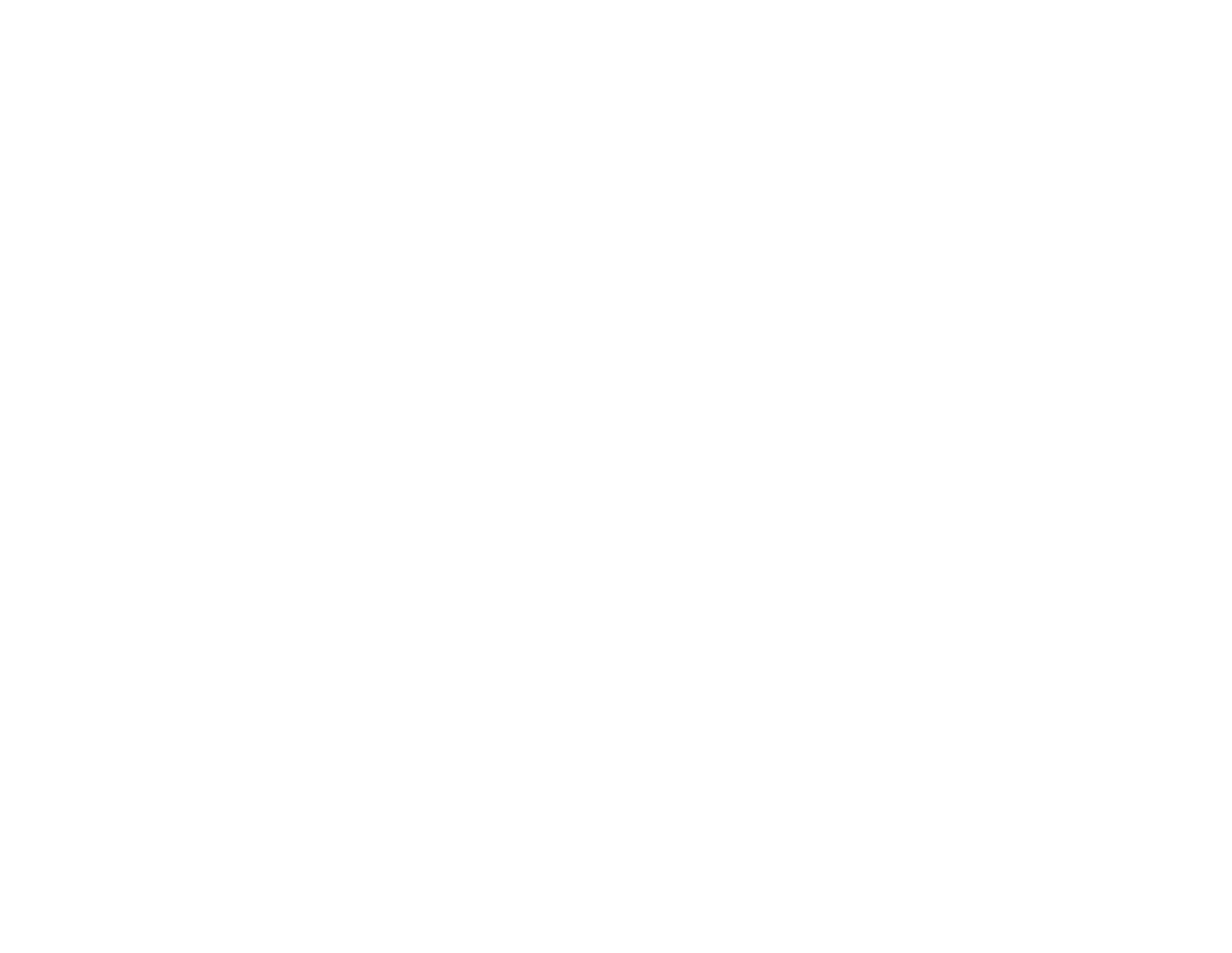

(Spills greater than 1 litre volume)

Updated May 24, 2011

| <b>Month</b>                  | Day | Spill Volume (L) | Oil Type                 | Operator    | Well/Field      | Installation | <b>Source</b>                                                  |
|-------------------------------|-----|------------------|--------------------------|-------------|-----------------|--------------|----------------------------------------------------------------|
| 6                             | 23  | 15.0             | Hydrocarbon              | <b>HMDC</b> | Hibernia        | Hibernia     | M45 Gen Hall MPG                                               |
| 7                             | 27  | 2.7              | Hydraulic Oil            | Chevron     | Orphan<br>Basin | Stena Carron | <b>ROV</b>                                                     |
| 8                             | 3   | 2.6              | Crude                    | <b>HMDC</b> | Hibernia        | Hibernia     | North Offloading System                                        |
| 12                            | 21  | 165.0            | Lubricating Oil (Note:1) | Suncor      |                 |              | Terra Nova Terra Nova FPSO Aft thruster of the Terra Nova FPSO |
|                               |     |                  |                          |             |                 |              |                                                                |
|                               |     |                  |                          |             |                 |              |                                                                |
|                               |     |                  |                          |             |                 |              |                                                                |
|                               |     |                  |                          |             |                 |              |                                                                |
|                               |     |                  |                          |             |                 |              |                                                                |
|                               |     |                  |                          |             |                 |              |                                                                |
|                               |     |                  |                          |             |                 |              |                                                                |
|                               |     |                  |                          |             |                 |              |                                                                |
|                               |     |                  |                          |             |                 |              |                                                                |
| Total Volume:<br>Mean Volume: |     | 185.3<br>46.3    |                          |             |                 |              |                                                                |
| Median Volume:                |     | 8.9              |                          |             |                 |              |                                                                |

NOTE:

Information in this table is preliminary and subject to revision.

Information in this table is without prejudice to potential enforcement actions and should be considered as alleged facts.

Where there has been no finding of fact by a court of law in a criminal, civil or administrative proceeding, the facts set out in this report are alleged facts

Note:1 the loss of oil was first noted on September 22 and the loss occurred from September 22 to December 21.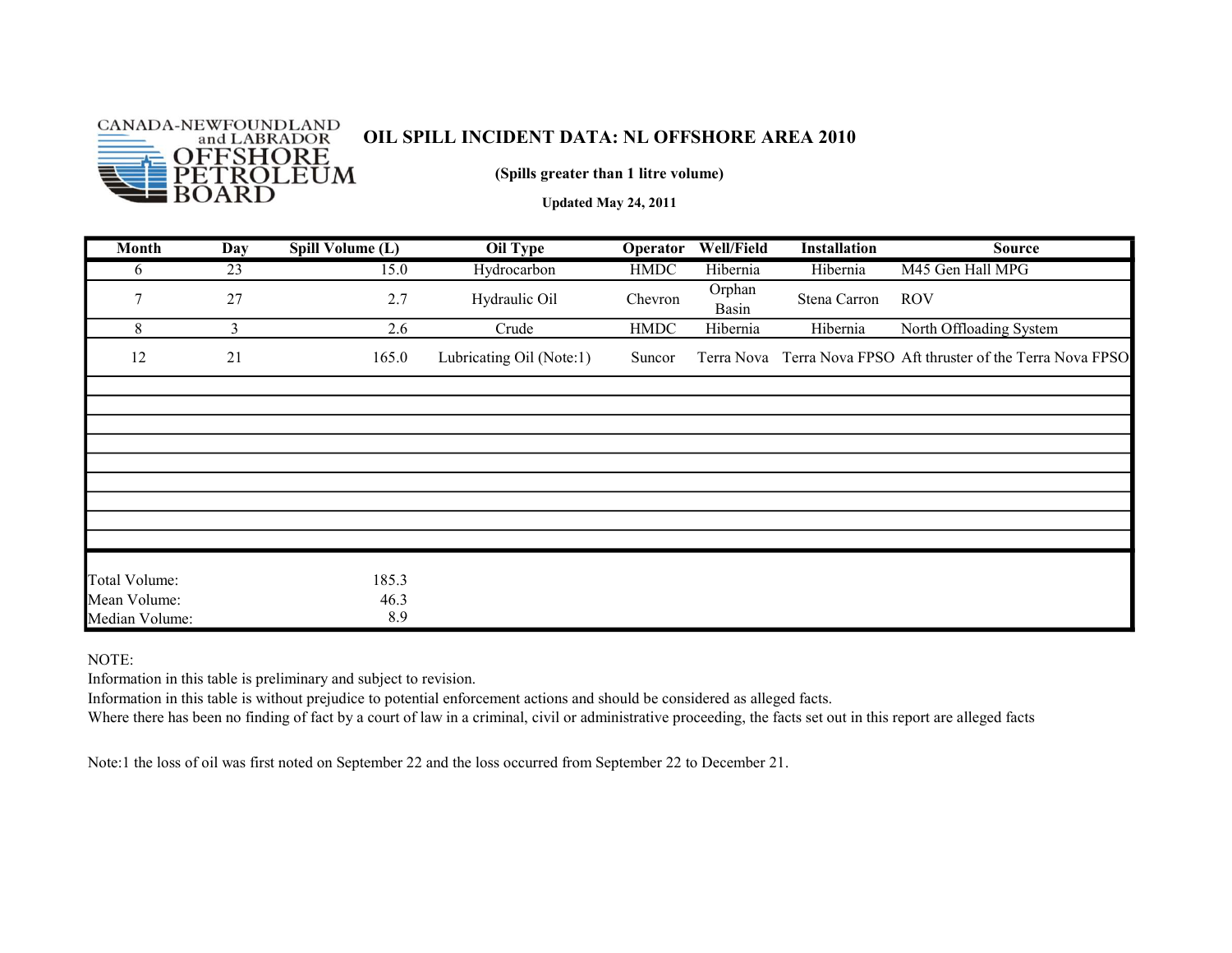

(Spills greater than 1 litre volume)

Updated January 20, 2010

| Month                          | Day | Spill Volume (L) | Oil Type           | Operator     | <b>Well/Field</b> | <b>Installation</b>    | <b>Source</b>                  |
|--------------------------------|-----|------------------|--------------------|--------------|-------------------|------------------------|--------------------------------|
| 2                              | 4   | 5.0              | Crude              | Husky        | White Rose        | SeaRose FPSO           | <b>Offloading Hose</b>         |
| 3                              | 5   | 6.1              | Hydrocarbon        | StatoilHydro | Mizzen $0-16$     | Henry Goodrich         | Flare                          |
| 3                              | 13  |                  | 2.0 Hydraulic Oil  | Husky        | White Rose        | <b>GSF Grand Banks</b> | <b>ROV</b>                     |
| 3                              | 15  |                  | 2.0 Water & grease | StatoilHydro | Mizzen $0-16$     | Henry Goodrich         | Runoff from equipment washdown |
| 4                              | 28  | 100.0            | Crude              | Husky        | White Rose        | SeaRose FPSO           | Offloading Hose                |
| 5                              | 3   | 75.7             | Crude              | Husky        | White Rose        | SeaRose FPSO           | Offloading Hose                |
| 5                              | 31  | 5.0              | Oily Water         | <b>HMDC</b>  | Hibernia          | Hibernia               | Drains System                  |
| 6                              | 22  | 15.0             | Hydraulic Oil      | Petro-Canada | Terra Nova        | Henry Goodrich         | ROV                            |
| 7                              | 5   | 3.0              | Mixed Oil          | <b>HMDC</b>  | Hibernia          | Hibernia               | Drains System                  |
| 11                             | 13  | 65.0             | Hydrocarbon        | <b>HMDC</b>  | Hibernia          | Hibernia               | Piping in M11 area             |
| 11                             | 24  | 9.5              | Crude              | <b>HMDC</b>  | Hibernia          | Hibernia               | Drain box overflowed in M14 E  |
|                                |     |                  |                    |              |                   |                        |                                |
|                                |     |                  |                    |              |                   |                        |                                |
| Total Volume:                  |     | 288.3            |                    |              |                   |                        |                                |
| Mean Volume:<br>Median Volume: |     | 26.2<br>6.1      |                    |              |                   |                        |                                |

NOTE:

Information in this table is preliminary and subject to revision.

Information in this table is without prejudice to potential enforcement actions and should be considered as alleged facts.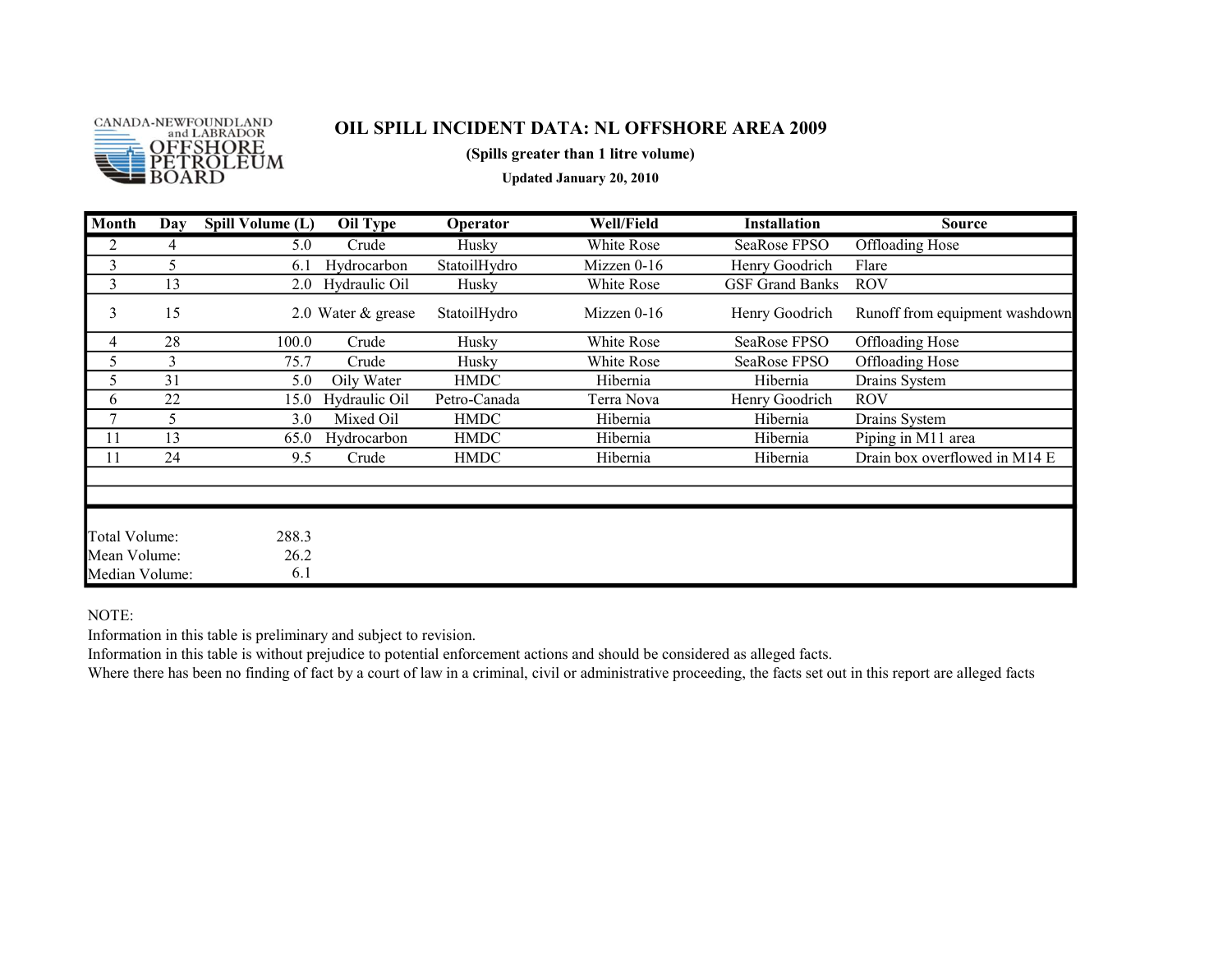

#### (Spills greater than 1 litre volume)

Updated September 8, 2014

| Month          | Day         | Spill Volume (L) | Oil Type            | Operator     | <b>Well/Field</b> | <b>Installation</b> | <b>Source</b>         |
|----------------|-------------|------------------|---------------------|--------------|-------------------|---------------------|-----------------------|
|                | 14          | 50.0             | Lubricating Oil     | Husky        | White Rose        | SeaRose FPSO        | <b>Stern Tubes</b>    |
|                | 20          | 2.0              | Jet Fuel            | Petro-Canada | Terra Nova        | Terra Nova FPSO     | Helideck              |
| $\overline{2}$ | 4           | 140.0            | Crude               | Petro-Canada | Terra Nova        | Terra Nova FPSO     | Crude Metering System |
|                |             | 100.0            | Synthetic Based Mud | <b>HMDC</b>  | Hibernia          | Hibernia            | Hose from Vessel      |
|                | 14          | 107.0            | Lubricating Oil     | Husky        | White Rose        | SeaRose FPSO        | <b>Stern Tubes</b>    |
| 6              | 13          | 6.2              | Lubricating Oil     | Husky        | White Rose        | SeaRose FPSO        | <b>Stern Tubes</b>    |
| 6              | 19          | 10.8             | Lubricating Oil     | Husky        | White Rose        | SeaRose FPSO        | <b>Stern Tubes</b>    |
|                |             | 4.2              | Lubricating Oil     | Husky        | White Rose        | SeaRose FPSO        | <b>Stern Tubes</b>    |
| 8              | $\mathbf Q$ | 2.0              | Crude               | <b>HMDC</b>  | Hibernia          | Hibernia Platform   | OLS Coupler - North   |
| 8              | 15          | 8.6              | Crude               | Husky        | White Rose        | SeaRose FPSO        | Loading Coupler       |
| 9              | 9           | 4,470.0          | Crude               | Husky        | White Rose        | SeaRose FPSO        | Offloading System     |
| 11             | 15          | 3.5              | Crude               | <b>HMDC</b>  | Hibernia          | Hibernia            | South OLS Hose        |
| 11             | 18          | 4.0              | Crude               | <b>HMDC</b>  | Hibernia          | Hibernia            | South OLS Hose        |
|                |             |                  |                     |              |                   |                     |                       |
| Total Volume:  |             | 4,908.3          |                     |              |                   |                     |                       |
| Mean Volume:   |             | 377.6            |                     |              |                   |                     |                       |
| Median Volume: |             | 8.6              |                     |              |                   |                     |                       |

NOTE:

Information in this table is preliminary and subject to revision.

Information in this table is without prejudice to potential enforcement actions and should be considered as alleged facts.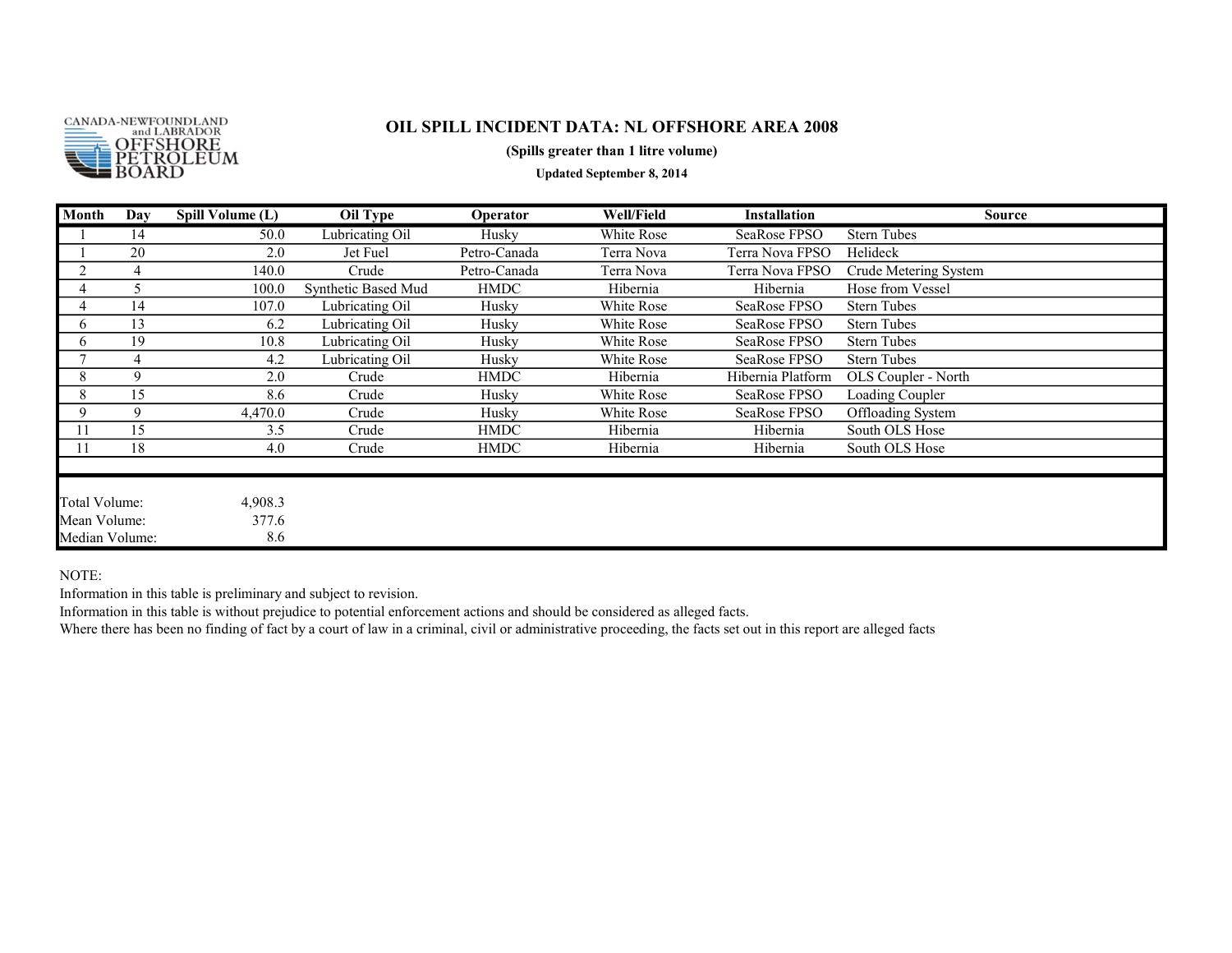

#### (Spills greater than 1 litre volume)

Updated January 31, 2008

| Month          | Day          | Spill Volume (L) | Oil Type            | Operator | <b>Well/Field</b> | <b>Installation</b>    | <b>Source</b>      |
|----------------|--------------|------------------|---------------------|----------|-------------------|------------------------|--------------------|
|                |              | 28.0             | Lubricating Oil     | Husky    | White Rose        | SeaRose FPSO           | <b>Stern Tubes</b> |
|                | 28           | 74,000.0         | Synthetic Based Mud | Chevron  | Orphan Basin      | Eirik Raude            | Marine Riser       |
| 11             | 4            | 1,089.0          | Synthetic Based Mud | Husky    | White Rose        | <b>GSF Grand Banks</b> | Kill line          |
| 11             | <sub>0</sub> | 5.0              | Oily Water          | Husky    | White Rose        | SeaRose FPSO           | Drains             |
| 12             | 21           | 60.0             | Lubricating Oil     | Husky    | White Rose        | SeaRose FPSO           | <b>Stern Tubes</b> |
|                |              |                  |                     |          |                   |                        |                    |
|                |              |                  |                     |          |                   |                        |                    |
|                |              |                  |                     |          |                   |                        |                    |
|                |              |                  |                     |          |                   |                        |                    |
|                |              |                  |                     |          |                   |                        |                    |
|                |              |                  |                     |          |                   |                        |                    |
| Total Volume:  |              | 75,182.0         |                     |          |                   |                        |                    |
| Mean Volume:   |              | 15,036.4         |                     |          |                   |                        |                    |
| Median Volume: |              | 60.0             |                     |          |                   |                        |                    |

NOTE:

Information in this table is preliminary and subject to revision.

Information in this table is without prejudice to potential enforcement actions and should be considered as alleged facts.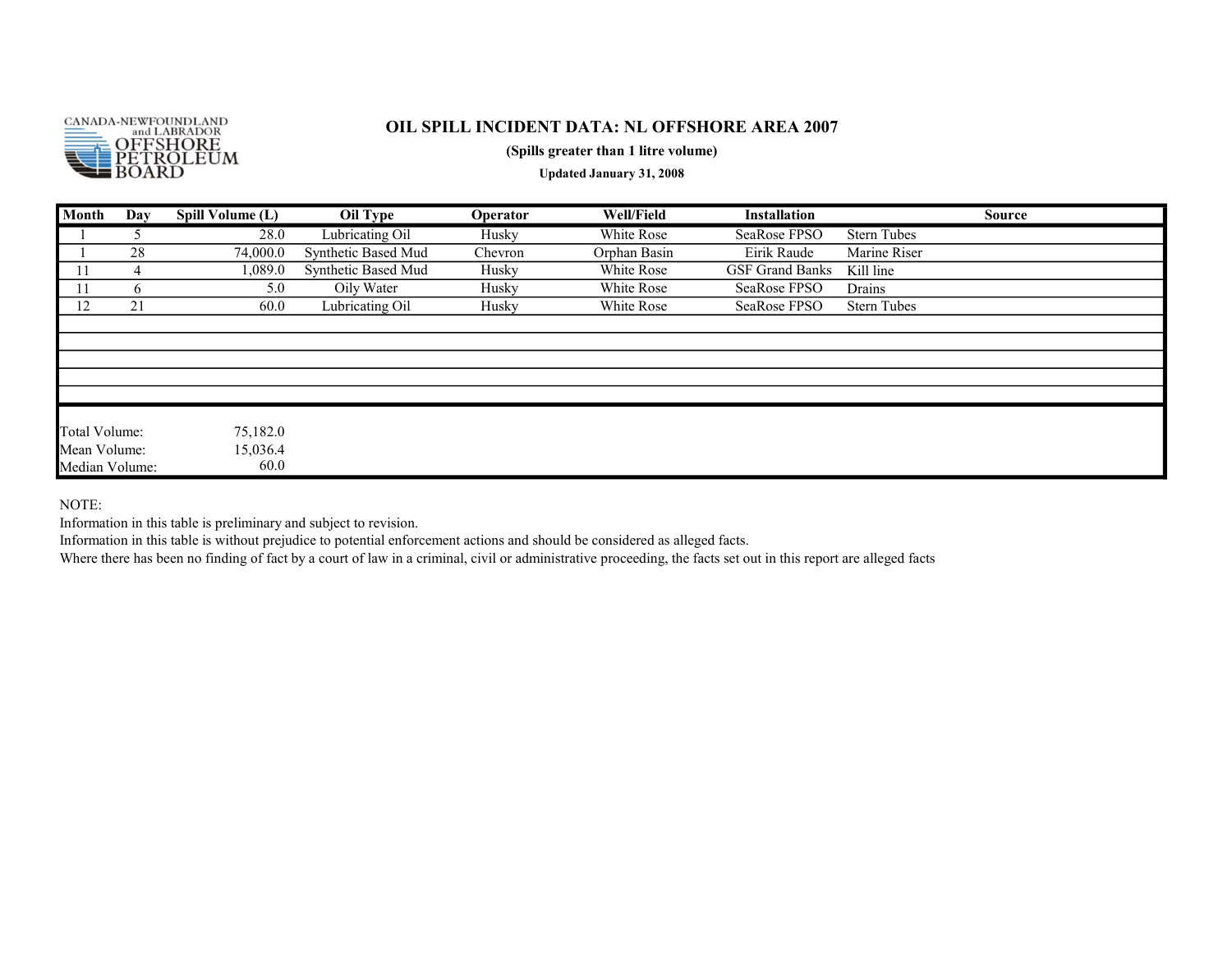

#### (Spills greater than 1 litre volume)

Updated December 28, 2006

| Month          | Day | Spill Volume (L) | Oil Type            | Operator     | <b>Well/Field</b> | <b>Installation</b>    | <b>Source</b>                   |
|----------------|-----|------------------|---------------------|--------------|-------------------|------------------------|---------------------------------|
|                | 29  | 300.0            | Crude               | <b>HMDC</b>  | Hibernia          | Hibernia Platform      | Produced water system           |
|                | 21  | 303.0            | Crude               | Petro-Canada | Terra Nova        | Terra Nova FPSO        | Closed drains tank.             |
| O.             |     | 2.0              | Crude               | Petro-Canada | Terra Nova        | Terra Nova FPSO        | Spider Buoy                     |
| 8              | 13  | 10.0             | Synthetic Based Mud | Petro-Canada | Terra Nova        |                        | Well Annulus                    |
| 8              | 15  | 2.0              | Hydraulic Oil       | Chevron      | Orphan Basin      | Eirik Raude            | <b>ROV</b>                      |
| 8              | 19  | 4.0              | Hydraulic Oil       | Chevron      | Orphan Basin      | Eirik Raude            | <b>ROV</b>                      |
| 9              | 16  | 600.0            | Synthetic Based Mud | Chevron      | Orphan Basin      | Eirik Raude            | Slip Joint                      |
| 9              | 21  | 10.0             | Hydaulic Oil        | Chevron      | Orphan Basin      | Eirik Raude            | Hydraulic Control Panel fitting |
| 10             | 14  | 3,000.0          | Synthetic Based Mud | Petro-Canada | Terra Nova        | Henry Goodrich         | Riser slip joint                |
| 12             |     | 20.0             | Synthetic Based Mud | Husky        | White Rose        | <b>GSF Grand Banks</b> | <b>Bunkering Hose</b>           |
| 12             | 21  | 2.0              | Hydraulic Oil       | Husky        | White Rose        | <b>GSF Grand Banks</b> | Hydraulic Hose                  |
|                |     |                  |                     |              |                   |                        |                                 |
| Total Volume:  |     | 4,253.0          |                     |              |                   |                        |                                 |
| Mean Volume:   |     | 386.6            |                     |              |                   |                        |                                 |
| Median Volume: |     | 10.0             |                     |              |                   |                        |                                 |

NOTE:

Information in this table is preliminary and subject to revision.

Information in this table is without prejudice to potential enforcement actions and should be considered as alleged facts.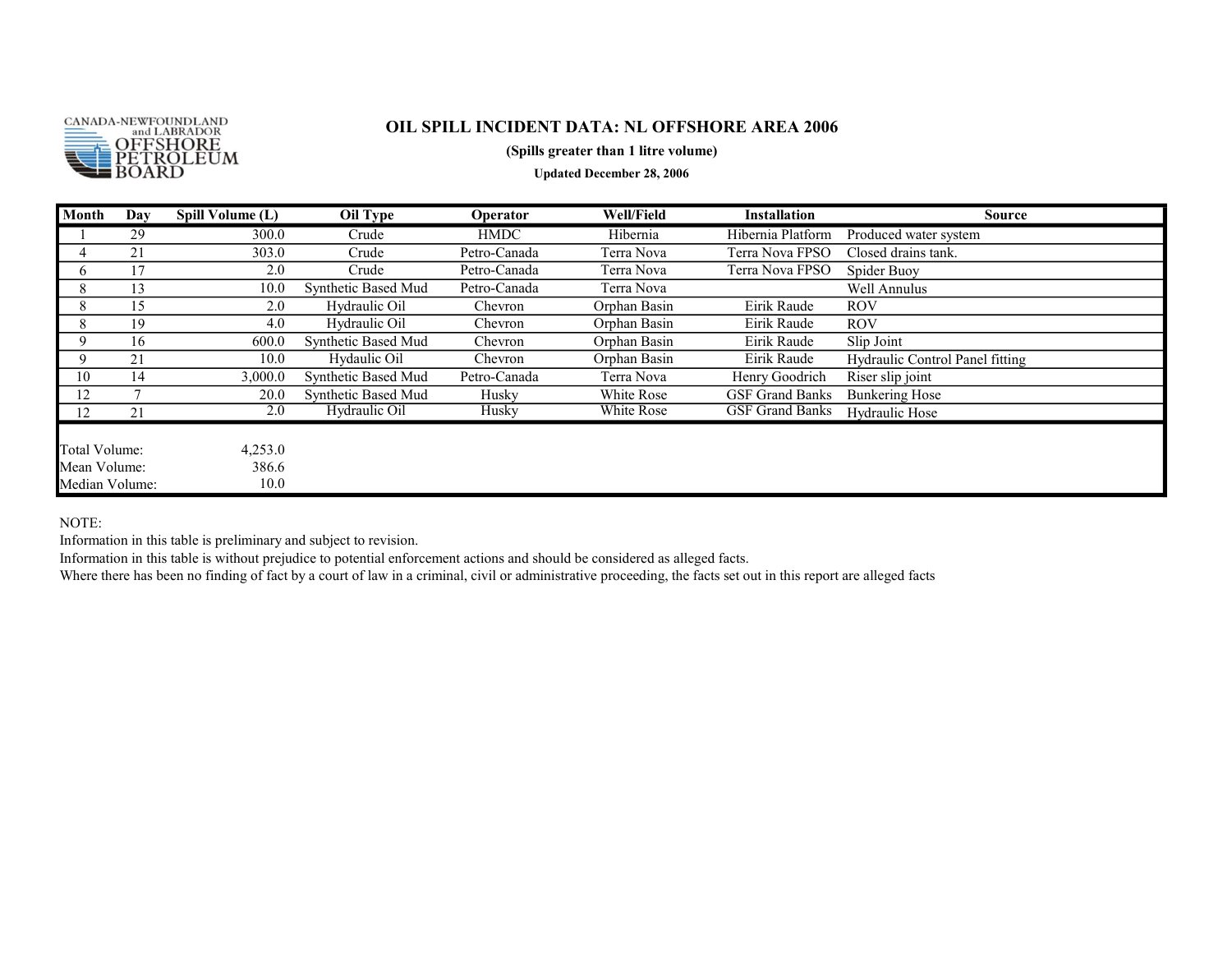

#### (Spills greater than 1 litre volume)

Created October 30, 2006

| Month          | Day | Spill Volume (L) | Oil Type            | Operator    | Well/Field | <b>Installation</b>    | Source                  |
|----------------|-----|------------------|---------------------|-------------|------------|------------------------|-------------------------|
|                | 24  | 4.0              | Hydraulic Oil       | Husky       | White Rose | <b>GSF Grand Banks</b> | <b>ROV</b>              |
|                | 21  | 10.0             | Hydraulic Oil       | Husky       | White Rose | <b>GSF Grand Banks</b> | <b>ROV</b>              |
|                | 13  | 3.0              | Crude               | <b>HMDC</b> | Hibernia   | Hibernia platform      | North OLS coupling head |
|                | 13  | 5.0              | Hydraulic Oil       | Husky       | White Rose | <b>GSF Grand Banks</b> | <b>ROV</b>              |
| Ĵ              | 21  | 2.0              | Crude               | <b>HMDC</b> | Hibernia   | Hibernia platform      | Hazardous Drains Tank   |
|                |     | 4,030.0          | Synthetic Based Mud | Husky       | White Rose | GSF Grand Banks        | Riser slip joint        |
|                | 20  | 1.2              | Hydraulic Oil       | Husky       | White Rose | <b>GSF Grand Banks</b> |                         |
| 4              | 25  | 140.0            | Mixed Oil           | HMDC        | Hibernia   | Hibernia Platform      | Hazardous Drains Tank   |
| 8              | 24  | 3.0              | Crude               | Husky       | White Rose | <b>GSF Grand Banks</b> | Flare                   |
| 10             | 9   | 9.0              | Crude               | Husky       | White Rose | <b>GSF Grand Banks</b> | Flare                   |
| 11             |     | $\mathbf{.5}$    | Hydraulic Oil       | Husky       | White Rose | <b>GSF Grand Banks</b> | <b>ROV</b>              |
| 12             |     | 2.0              | Hydraulic Oil       | Husky       | White Rose | <b>GSF Grand Banks</b> | <b>ROV</b>              |
|                |     |                  |                     |             |            |                        |                         |
| Total Volume:  |     | 4,210.7          |                     |             |            |                        |                         |
| Mean Volume:   |     | 350.9            |                     |             |            |                        |                         |
| Median Volume: |     | 3.5              |                     |             |            |                        |                         |

#### NOTE:

Information in this table is preliminary and subject to revision.

Information in this table is without prejudice to potential enforcement actions and should be considered as alleged facts.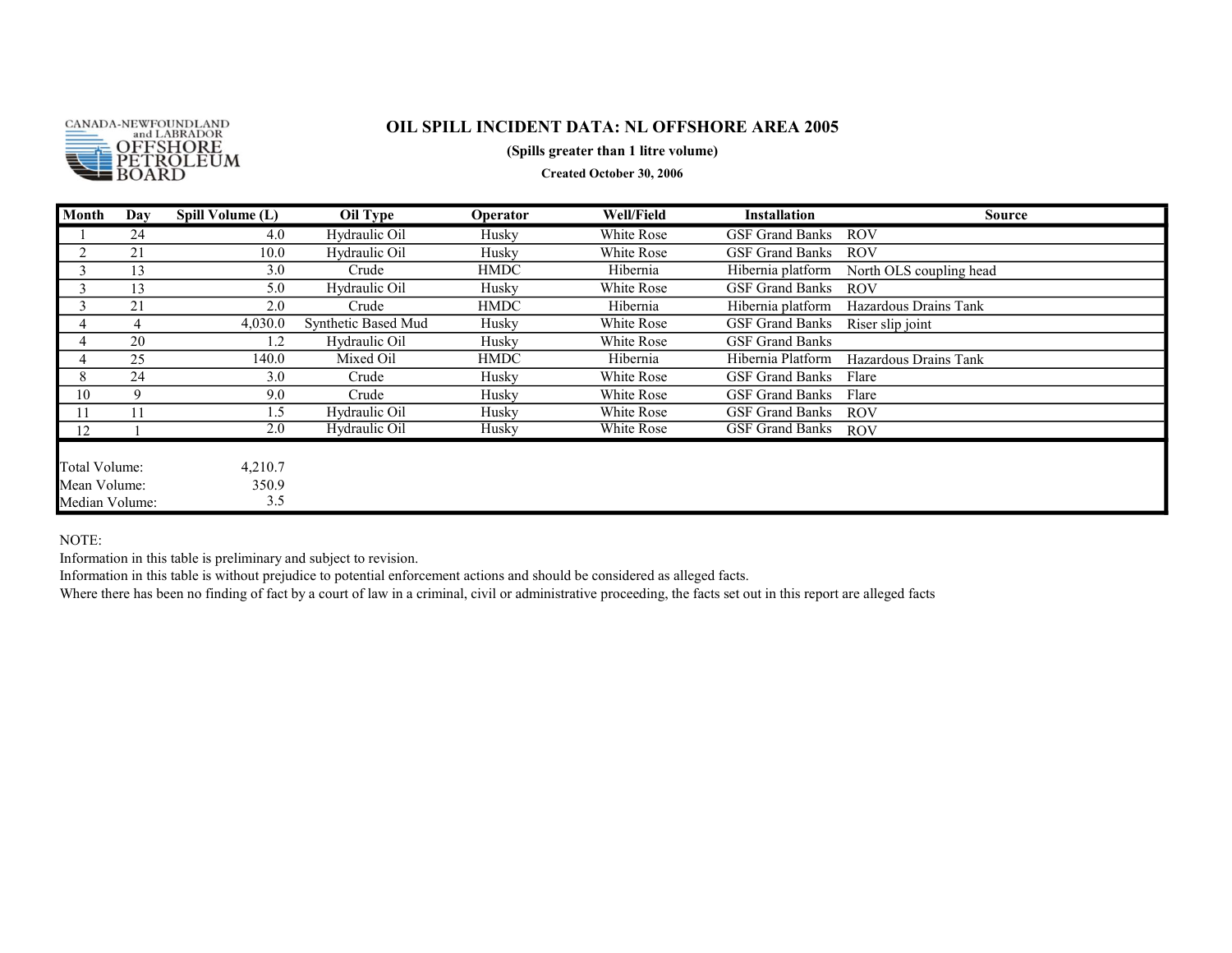

#### (Spills greater than 1 litre volume)

Updated September 8, 2014

| <b>Month</b>                                    | Day             | Spill Volume (L)             | <b>Oil Type</b>      | Operator     | <b>Well/Field</b> | <b>Installation</b>             | <b>Source</b>                      |
|-------------------------------------------------|-----------------|------------------------------|----------------------|--------------|-------------------|---------------------------------|------------------------------------|
| 2                                               | 4               | 3.1                          | Condensate           | Petro-Canada | Terra Nova        | Henry Goodrich                  | Flare                              |
| $\overline{2}$                                  | 5               | 3.0                          | Hydraulic Oil        | Husky        | White Rose        | Glomar Grand Banks ROV          |                                    |
| 2                                               | 18              | 2,496.0                      | Synthetic Based Mud  | Husky        | White Rose        | Glomar Grand Banks Slip Joint   |                                    |
| $\overline{2}$                                  | 26              | 4.0                          | Hydraulic Oil        | Husky        | White Rose        | Glomar Grand Banks ROV          |                                    |
| 3                                               | 19              | 9,000.0                      | Synthetic Based Mud  | Petro-Canada | Terra Nova        | Henry Goodrich                  | Sand Trap                          |
| 5                                               | 20              | 4.0                          | Hydraulic Oil        | Husky        | White Rose        | <b>Glomar Grand Banks ROV</b>   |                                    |
| 5                                               | 20              | 11.0                         | Hydraulic Oil        | Husky        | White Rose        | Glomar Grand Banks ROV          |                                    |
| $\mathcal{I}$                                   | 19              | 2.0                          | Synthetic Base Fluid | Husky        | White Rose        | Glomar Grand Banks Cement pump  |                                    |
| $\tau$                                          | 19              | 3.0                          | Diesel               | Husky        | White Rose        | Glomar Grand Banks Flare        |                                    |
| $\tau$                                          | 20              | 93.0                         | Crude                | Husky        | White Rose        | <b>Glomar Grand Banks Flare</b> |                                    |
|                                                 | 21              | 6.0                          | Crude                | Husky        | White Rose        | <b>Glomar Grand Banks Flare</b> |                                    |
|                                                 | 21              | 3.0                          | Crude                | Husky        | White Rose        | Glomar Grand Banks Flare        |                                    |
| $\tau$                                          | 22              | 3.0                          | Crude                | Husky        | White Rose        | Glomar Grand Banks Flare        |                                    |
| $\tau$                                          | $\overline{25}$ | 5.0                          | Crude                | Husky        | White Rose        | <b>Glomar Grand Banks Flare</b> |                                    |
| 8                                               | 14              | 3.8                          | Condensate           | Petro-Canada | Terra Nova        | <b>FPSO</b>                     | HP flare KO drum                   |
| 8                                               | $\overline{22}$ | 2.0                          | Hydraulic Oil        | Husky        | White Rose        | <b>Glomar Grand Banks ROV</b>   |                                    |
| $\overline{10}$                                 | 3               | 30.0                         | Hydraulic Oil        | Husky        | White Rose        | Glomar Grand Banks ROV          |                                    |
| 10                                              | 15              | 6.0                          | Hydraulic Oil        | Husky        | White Rose        | <b>GSF Grand Banks</b>          | <b>ROV</b>                         |
| 10                                              | 16              | 4.0                          | Hydraulic Oil        | Husky        | White Rose        | <b>GSF Grand Banks</b>          | <b>ROV</b>                         |
| 10                                              | 21              | 96,600.0                     | <b>SBM</b>           | Husky        | White Rose        | <b>GSF Grand Banks</b>          | Diverter line                      |
| 10                                              | 27              | 4.0                          | Hydraulic Oil        | Husky        | White Rose        | <b>GSF Grand Banks</b>          | <b>ROV</b>                         |
|                                                 | 21              | 165,000.0                    | Crude                | Petro-Canada | Terra Nova        | <b>FPSO</b>                     | PW separation process              |
| 11                                              | $\overline{25}$ | 400.0                        | Crude                | Petro-Canada | Terra Nova        | Henry Goodrich                  | Flare                              |
| 12                                              | 14              | 5.0                          | synthetic Based Mud  | Petro-Canada | Terra Nova        | Henry Goodrich                  | <b>Shale Shakers</b>               |
| 12                                              | 20              | 303.0                        | Crude                | Petro-Canada | Terra Nova        | <b>FPSO</b>                     | Produced water disposal cassion.   |
| 12                                              | 31              | 5.0                          | Mixed Oil            | <b>HMDC</b>  | Hibernia          | Hibernia platform               | Process area Hazardous drains tank |
| Total Volume:<br>Mean Volume:<br>Median Volume: |                 | 273,998.9<br>10,538.4<br>5.0 |                      |              |                   |                                 |                                    |

NOTE:

Information in this table is preliminary and subject to revision.

Information in this table is without prejudice to potential enforcement actions and should be considered as alleged facts.

Where there has been no finding of fact by a court of law in a criminal, civil or administrative proceeding, the facts set out in this report are alleged facts

\* The investigation into the December 20, 2004 spill concluded that, when the discharge of produced water resumed on this day, crude that was trapped in the cassion when production was shut down after the November 21, 2004 spill, was flushed out of the cassion with the produced water. This event is related to the crude that was spilled on November 21, 2004 and is not considered a separate spill event.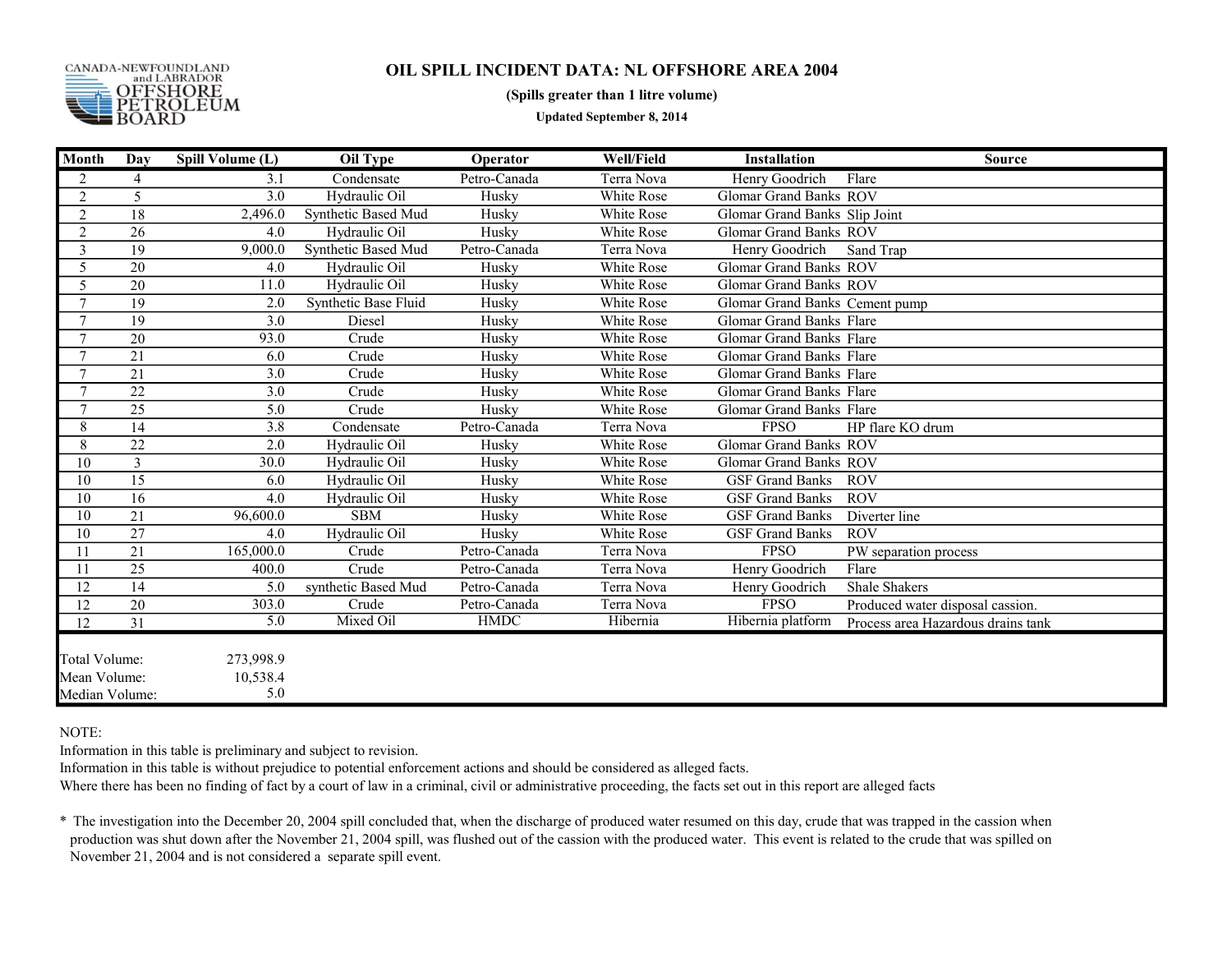

#### (Spills greater than 1 litre volume)

Updated September 11, 2014

| Month          | Day | Spill Volume (L) | Oil Type             | Operator     | <b>Well/Field</b>    | <b>Installation</b>           | Source                    |
|----------------|-----|------------------|----------------------|--------------|----------------------|-------------------------------|---------------------------|
|                | 28  | 23,700.0         | Synthetic Based Mud  | <b>HMDC</b>  | Hibernia             | Hibernia Platform             | <b>Shakers</b>            |
| 2              | 10  | 100.0            | Diesel               | Petro-Canada | Mizzen L11           | Eirik Raude                   | <b>Bulk Transfer Hose</b> |
| 2              | 18  | 200.0            | Hydraulic Oil        | Petro-Canada | Terra Nova           | Henry Goodrich                | Hydraulic line            |
| 5              | 28  | 4,400.0          | Synthetic Based Mud  | Petro-Canada | Tuckamore B-27       | Eirik Raude                   | Slip Joint                |
| $\mathbf{r}$   | 21  | 5.0              | Crude                | Petro-Canada | Terra Nova           | Henry Goodrich                | Pressure Relief Valve     |
|                | 27  | 40.0             | Hydraulic Oil        | Husky        | $F-04$<br>White Rose | Glomar Grand Banks ROV        |                           |
| 7              | 30  | 7.0              | Hydraulic Oil        | Husky        | $F-04$<br>White Rose | <b>Glomar Grand Banks ROV</b> |                           |
| 8              | 5   | 6.0              | Crude                | Petro-Canada | Terra Nova           | <b>FPSO</b>                   | Cargo handling Line       |
| 8              | 17  | 12.0             | Hydraulic Oil        | <b>HMDC</b>  | Hibernia             | Hibernia Platform             | West Crane                |
| 10             |     | 5.0              | Hydraulic Oil        | Huskv        | White Rose           | <b>Glomar Grand Banks ROV</b> |                           |
| 10             |     | 8.0              | Hydraulic Oil        | Huskv        | White Rose           | <b>Glomar Grand Banks ROV</b> |                           |
| 10             | 13  | 2,000.0          | Synthetic Based Mud  | Petro-Canada | Terra Nova           | Henry Goodrich                | Slip Joint                |
| 11             | 26  | 2.0              | Synthetic Base Fluid | Petro-Canada | Terra Nova           | Henry Goodrich                | Shakers                   |
| 12             | 13  | 925.0            | Well bore fluids     | Petro-Canada | Terra Nova           | Henry Goodrich                | Flare                     |
| 12             | 22  | 3.0              | Hydraulic Oil        | Petro-Canada | Terra Nova           | Henry Goodrich                | Not identified            |
| 12             | 27  | $\overline{3.8}$ | Hydraulic Oil        | Petro-Canada | Terra Nova           | Henry Goodrich                | <b>ROV</b>                |
|                |     |                  |                      |              |                      |                               |                           |
| Total Volume:  |     | 31,416.8         |                      |              |                      |                               |                           |
| Mean Volume:   |     | 1,963.6          |                      |              |                      |                               |                           |
| Median Volume: |     | 10.0             |                      |              |                      |                               |                           |

NOTE:

Information in this table is preliminary and subject to revision.

Information in this table is without prejudice to potential enforcement actions and should be considered as alleged facts.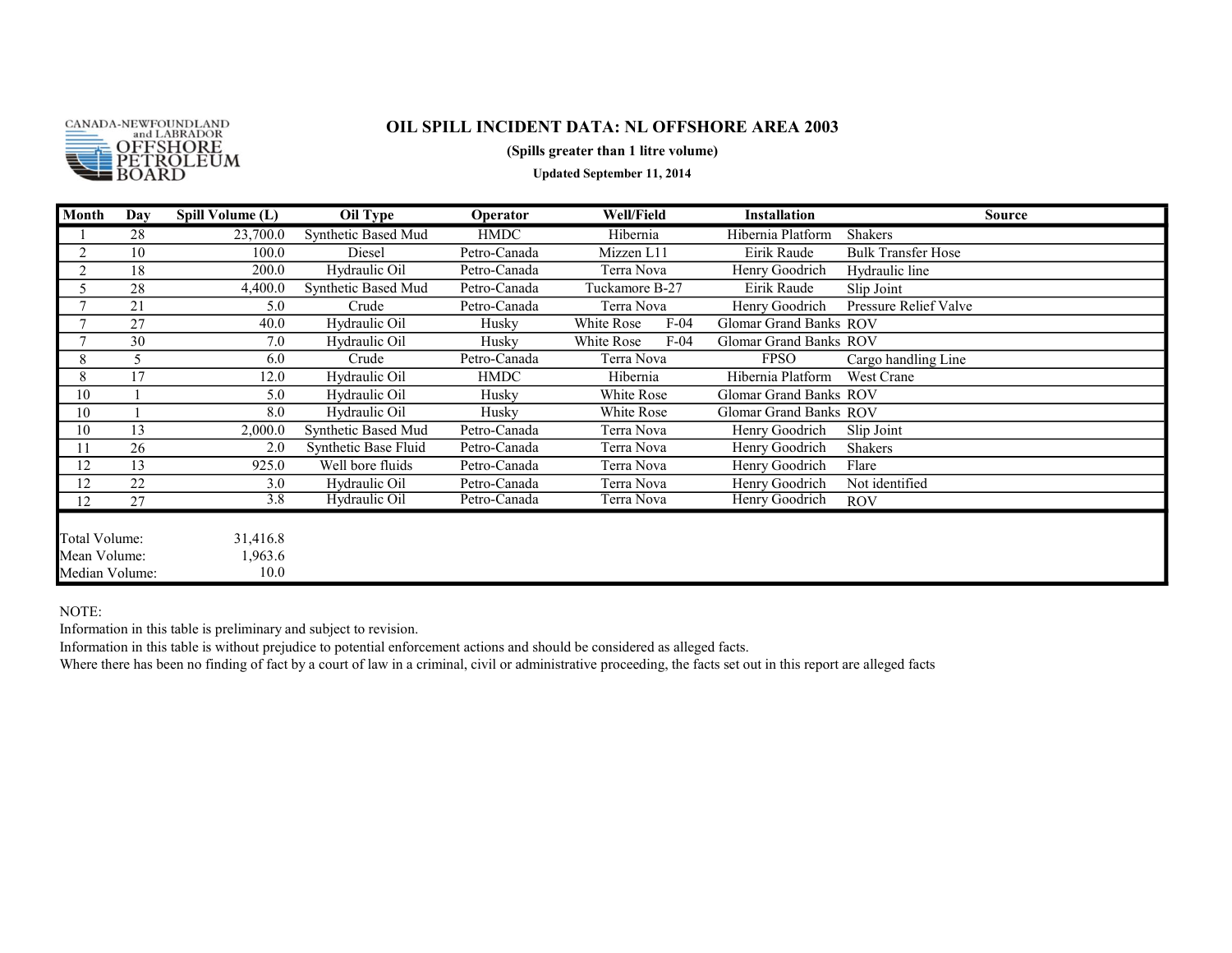

#### (Spills greater than 1 litre volume)

Created October 30, 2006

| Month          | Day | Spill Volume (L) | Oil Type             | <b>Operator</b> | Well/Field | <b>Installation</b> | <b>Source</b>             |
|----------------|-----|------------------|----------------------|-----------------|------------|---------------------|---------------------------|
|                |     | 12,000.0         | Synthetic Based Mud  | Petro-Canada    | Terra Nova | Henry Goodrich      | Riser Slip Joint          |
|                | 26  | 2.5              | Crude                | Petro-Canada    | Terra Nova | <b>FPSO</b>         | Flare                     |
|                | 27  | l . I            | Unidentified Oil     | Petro-Canada    | Terra Nova | <b>FPSO</b>         | Unknown                   |
|                | h   | 2.0              | Crude                | Petro-Canada    | Terra Nova | Henry Goodrich      | Flare                     |
|                |     | 10.0             | Diesel               | Petro-Canada    | Terra Nova | <b>FPSO</b>         | <b>Bulk Transfer Hose</b> |
|                | 16  | 250.0            | Synthetic Based Fuid | Petro-Canada    | Terra nova | Henry Goodrich      | <b>Bulk Transfer Hose</b> |
|                | 20  | 10.0             | Condensate           | Petro-Canada    | Terra Nova | Henry Goodrich      | Flare                     |
|                |     |                  |                      |                 |            |                     |                           |
| Total Volume:  |     | 12,275.6         |                      |                 |            |                     |                           |
| Mean Volume:   |     | 1,753.7          |                      |                 |            |                     |                           |
| Median Volume: |     | 10.0             |                      |                 |            |                     |                           |

NOTE:

Information in this table is preliminary and subject to revision.

Information in this table is without prejudice to potential enforcement actions and should be considered as alleged facts.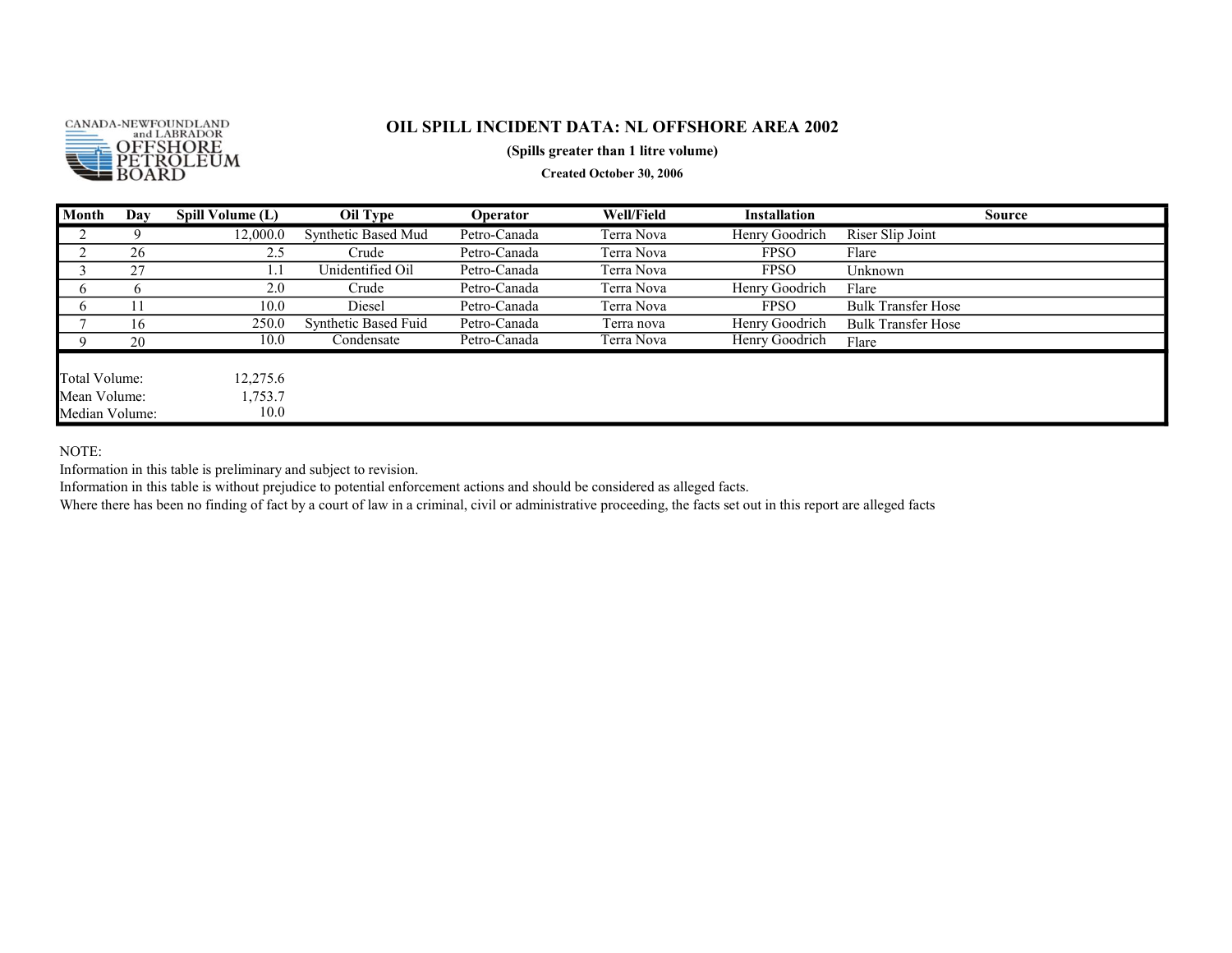

#### (Spills greater than 1 litre volume)

Updated September 8, 2014

| Month                                           | Day | Spill Volume (L)        | Oil Type                | Operator     | <b>Well/Field</b> | <b>Installation</b> | <b>Source</b>                      |
|-------------------------------------------------|-----|-------------------------|-------------------------|--------------|-------------------|---------------------|------------------------------------|
|                                                 | 4   | 3.0                     | Hydraulic Oil           | <b>HMDC</b>  | Hibernia          | Hibernia Platform   | Crane break system                 |
|                                                 | 27  | 5,000.0                 | Synthetic Based Mud     | Petro-Canada | Terra Nova        | Henry Goodrich      | Solids control centrifuge          |
|                                                 | 31  | 600.0                   | Synthetic Base Fluid    | Petro-Canada | Terra Nova        | Henry Goodrich      | Bulk transfer hose                 |
|                                                 | 10  | 3.0                     | Diesel and brine slurry | Petro-Canada | Terra Nova        | Henry Goodrich      | Shale shaker                       |
|                                                 |     | 2.0                     | Diesel                  | <b>HMDC</b>  | Hibernia          | Hibernia Platform   | Bulk transfer hose                 |
| a                                               | 25  | 100.0                   | Hydraulic Oil           | <b>HMDC</b>  | Hibernia          | Hibernia Platform   | Crane Oil Cooler                   |
| 10                                              | 20  | 5.0                     | Hydraulic Oil           | Petro-Canada | Terra Nova        | Henry Goodrich      | Crane                              |
| 10                                              | 21  | 3.0                     | Mixed Oil               | <b>HMDC</b>  | Hibernia          | Hibernia Platform   | Process Area Hazardous Drains tank |
|                                                 |     | 10.0                    | Hydraulic Oil           | Petro-Canada | Terra Nova        | Henry Goodrich      | Crane                              |
| Total Volume:<br>Mean Volume:<br>Median Volume: |     | 5,726.0<br>636.2<br>5.0 |                         |              |                   |                     |                                    |

NOTE:

Information in this table is preliminary and subject to revision.

Information in this table is without prejudice to potential enforcement actions and should be considered as alleged facts.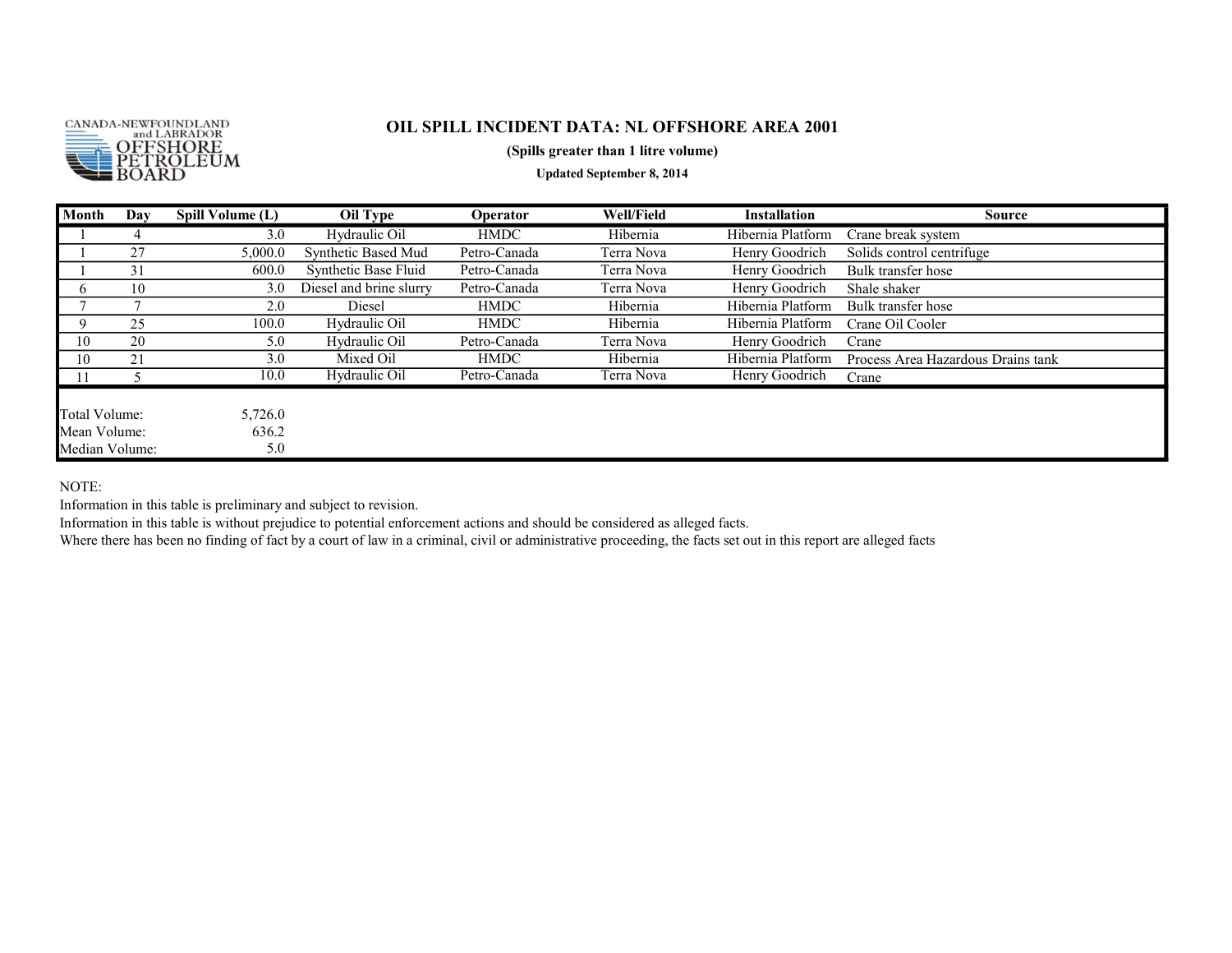

#### (Spills greater than 1 litre volume)

Created October 30, 2006

| Month          | Day | Spill Volume (L) | Oil Type            | Operator     | <b>Well/Field</b> | <b>Installation</b>      | Source       |
|----------------|-----|------------------|---------------------|--------------|-------------------|--------------------------|--------------|
|                | 20  | 100.0            | Synthetic Based Mud | <b>HMDC</b>  | Hibernia          | Hibernia Platform        | Shale shaker |
|                | 29  | 750.0            | Synthetic Based Mud | <b>HMDC</b>  | Hibernia          | Hibernia Platform        | Shale shaker |
|                | 23  | ,100.0           | Synthetic Based Mud | <b>HMDC</b>  | Hibernia          | Hibernia Platform        | Shale shaker |
|                | 23  | 160.0            | Crude               | Chevron      | Hebron M-04       | Glomar Grand Banks Flare |              |
|                |     | 2.0              | Condensate          | <b>HMDC</b>  | Hibernia          | Hibernia Platform        | Flare        |
|                |     | 1,830.0          | Synthetic Based Mud | Petro-Canada | Terra Nova        | Henry Goodrich           | Shale shaker |
| 10             |     | 920.0            | Synthetic Based Mud | <b>HMDC</b>  | Hibernia          | Hibernia Platform        | Shale shaker |
| 10             | 25  | 60.0             | Crude               | Petro-Canada | Terra Nova        | Henry Goodrich           | Flare        |
|                |     |                  |                     |              |                   |                          |              |
| Total Volume:  |     | 4,922.0          |                     |              |                   |                          |              |
| Mean Volume:   |     | 615.3            |                     |              |                   |                          |              |
| Median Volume: |     | 455.0            |                     |              |                   |                          |              |

NOTE:

Information in this table is preliminary and subject to revision.

Information in this table is without prejudice to potential enforcement actions and should be considered as alleged facts.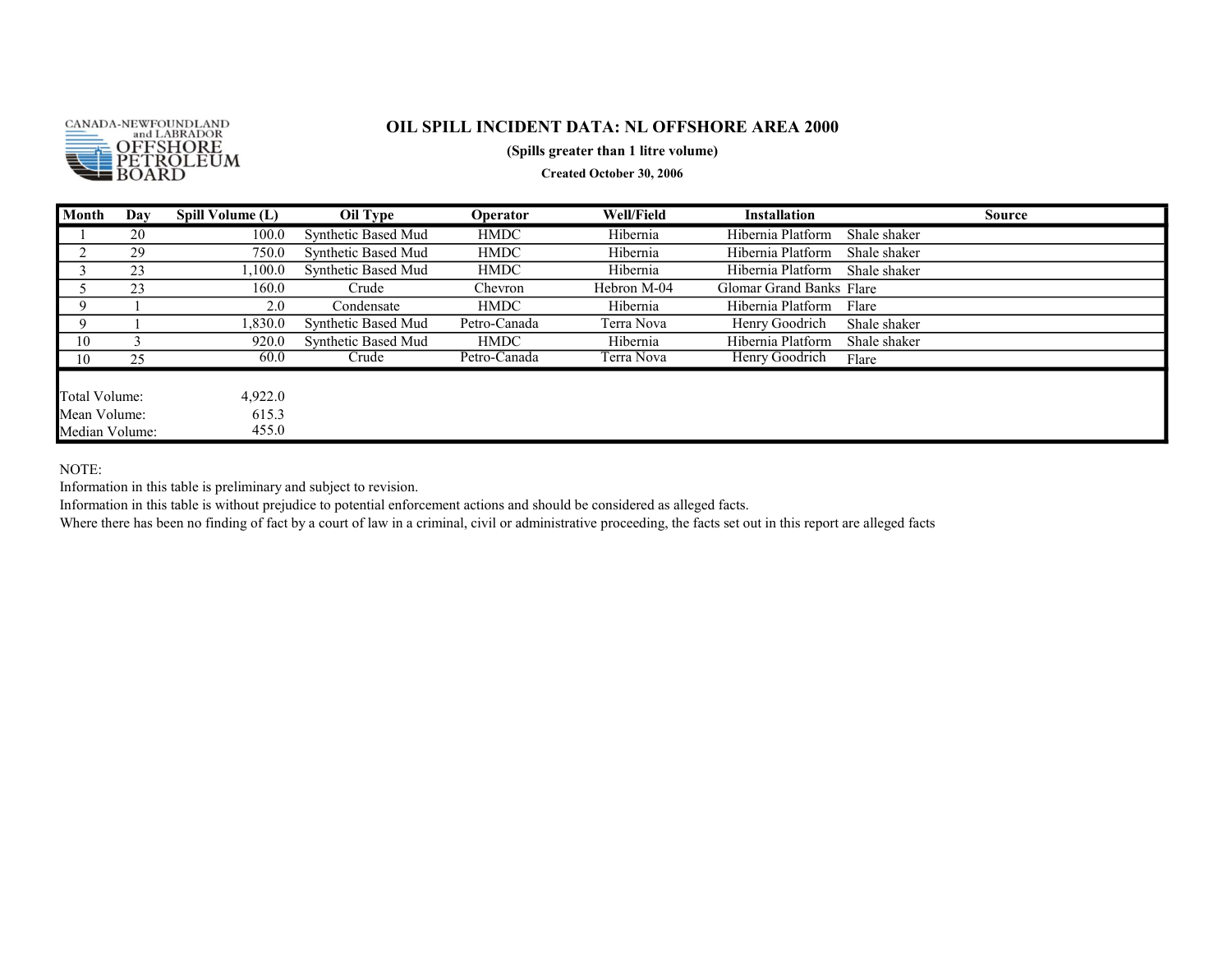

#### (Spills greater than 1 litre volume)

Updated June 18, 2007

(Page 1 of 2)

| Month          | Day            | Spill Volume (L) | Oil Type                       | <b>Operator</b>       | Well/Field          | <b>Installation</b>       | <b>Source</b>                                                                                    |
|----------------|----------------|------------------|--------------------------------|-----------------------|---------------------|---------------------------|--------------------------------------------------------------------------------------------------|
|                | 6              | 30.0             | Mixed Oil                      | Petro-Canada<br>[JBO] | Hebron D-94         | <b>Glomar Grand Banks</b> | Unknown                                                                                          |
|                | 15             | ,500.0           | Synthetic Based Mud            | <b>HMDC</b>           | Hibernia            | Hibernia Platform         | Shale chutes                                                                                     |
|                | 12             | 2.0              | Synthetic Base Fluid           | <b>HMDC</b>           | Hibernia            | Hibernia Platform         | Process area open hazardous drains system                                                        |
| 2              | 13             | 20.0             | Jet                            | <b>HMDC</b>           | Hibernia            | Hibernia Platform         | Helideck drains                                                                                  |
| $\overline{c}$ | 15             | 160.0            | Diesel and formation<br>fluids | Petro-Canada<br>[JBO] | Hebron D-94         | <b>Glomar Grand Banks</b> | Flare                                                                                            |
| 2              | 18             | 508.0            | Diesel and formation<br>fluids | Petro-Canada<br>[JBO] | Hebron D-94         | <b>Glomar Grand Banks</b> | Flare                                                                                            |
| $\overline{c}$ | 18             | 2.0              | Diesel and formation<br>fluids | Petro-Canada<br>[JBO] | Hebron D-94         | <b>Glomar Grand Banks</b> | Flare                                                                                            |
| 2              | 18             | 5.0              | Hydraulic oil                  | Petro-Canada<br>[JBO] | Hebron D-94         | <b>Glomar Grand Banks</b> | Crane hydraulic oil cooler                                                                       |
| 2              | 20             | 160.0            | Diesel and formation<br>fluids | Petro-Canada<br>[JBO] | Hebron D-94         | <b>Glomar Grand Banks</b> | Flare                                                                                            |
| 2              | 22             | 5.0              | Unidentified Oil               | <b>HMDC</b>           | Hibernia            | Hibernia Platform         | Sea water return - precise source not identified                                                 |
| 3              | 16             | 5.0              | Crude                          | <b>HMDC</b>           | Hibernia            | Hibernia Platform         | South Offshore Loading System coupling head                                                      |
| 3              | 23             | 40.0             | Hydraulic Oil                  | HMDC [JBO]            | South Nautilus H-09 | <b>Glomar Grand Banks</b> | Hydraulic hose break                                                                             |
| 3              | 24             | 10.0             | Diesel                         | <b>HMDC</b>           | Hibernia            | Hibernia Platform         | Diesel fuel filter                                                                               |
| 4              | $\overline{2}$ | 5.0              | Synthetic Base Fluid           | <b>HMDC</b>           | Hibernia            | Hibernia Platform         | High level of fluid retained on cuttings                                                         |
| 4              | 4              | 3.0              | Synthetic Base Fluid           | <b>HMDC</b>           | Hibernia            | Hibernia Platform         | Synthetic fluid in exhaust gas from shakers coalescing<br>on loading hoses and dripping into sea |
| 4              | $\overline{5}$ | 5.0              | Hydraulic Oil                  | HMDC [JBO]            | South Nautilus H-09 | <b>Glomar Grand Banks</b> | Leak from watertight door hydraulic system                                                       |
|                | 30             | 2,000.0          | <b>SBM</b>                     | <b>HMDC</b>           | Hibernia            | Hibernia Platform         | Shale chutes                                                                                     |
|                |                | 10.0             | Crude                          | Chevron [JBO]         | Ben Nevis L-55      | <b>Glomar Grand Banks</b> | Flare                                                                                            |
|                |                | 250.0            | Crude                          | Chevron [JBO]         | Ben Nevis L-55      | Glomar Grand Banks        | Flare                                                                                            |

continued on page 2…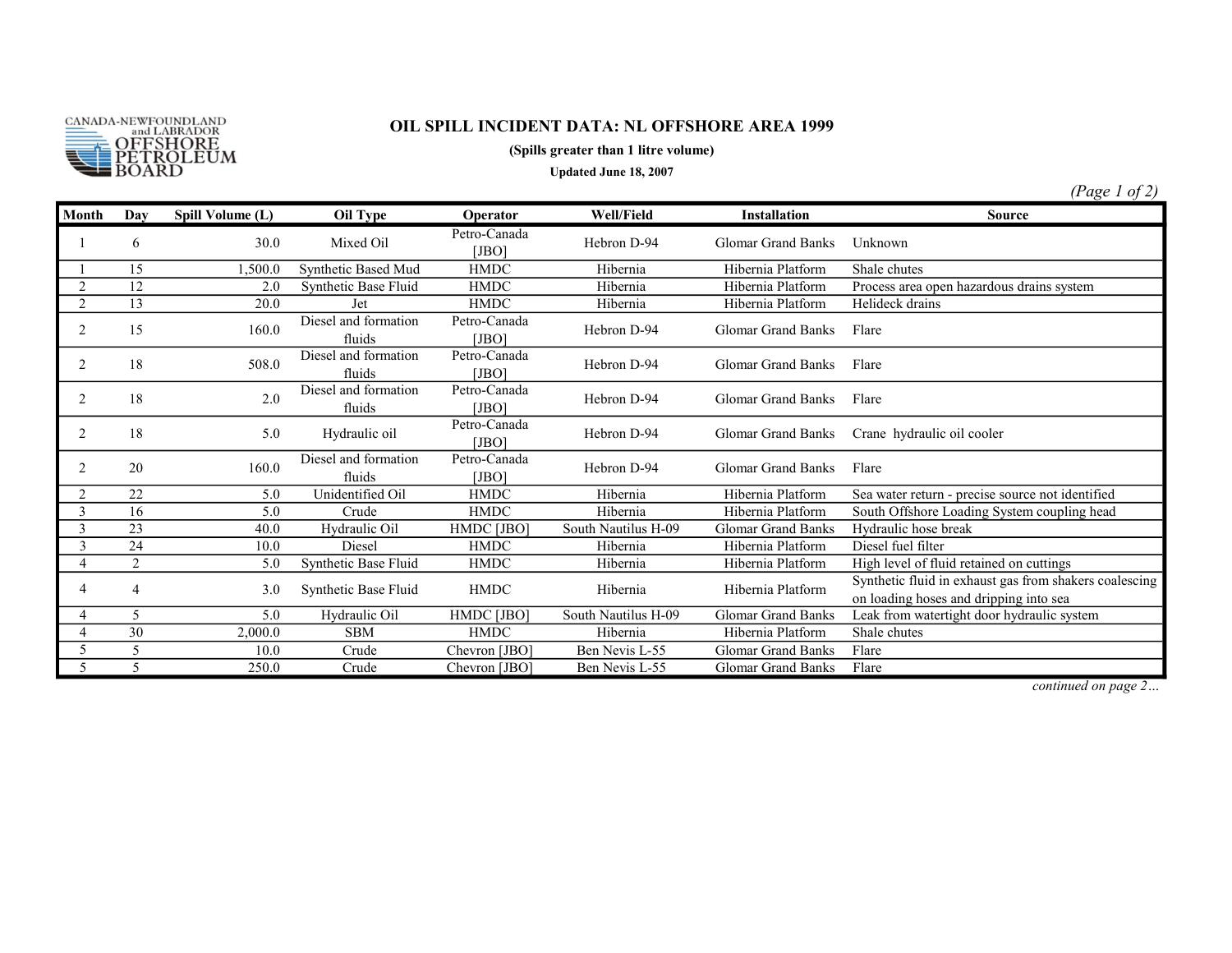

(Spills greater than 1 litre volume)

Updated June 18, 2007

(Page 2 of 2)

| Month                                           | Day             | Spill Volume (L)         | Oil Type             | Operator              | Well/Field           | <b>Installation</b>       | <b>Source</b>                                   |
|-------------------------------------------------|-----------------|--------------------------|----------------------|-----------------------|----------------------|---------------------------|-------------------------------------------------|
| 5                                               | 7               | 500.0                    | Crude                | Chevron [JBO]         | Ben Nevis L-55       | <b>Glomar Grand Banks</b> | Flare                                           |
| 5                                               | $\tau$          | 2.0                      | Crude                | Chevron [JBO]         | Ben Nevis L-55       | <b>Glomar Grand Banks</b> | Flare                                           |
| 5                                               | 21              | 130.0                    | Crude                | Husky                 | White Rose<br>$L-08$ | FPS Bill Shoemaker        | Formation crude on drill cuttings               |
| 5                                               | $\overline{22}$ | 20.0                     | Synthetic Base Fluid | <b>HMDC</b>           | Hibernia             | Hibernia Platform         | Seawater return line or shale chute.            |
| 5                                               | 30              | 17.0                     | Crude                | Husky                 | White Rose<br>$L-08$ | FPS Bill Shoemaker        | Flare                                           |
| 6                                               | 5               | 3.7                      | Crude                | Husky                 | White Rose<br>$L-08$ | FPS Bill Shoemaker        | Flare                                           |
| 6                                               | 5               | 1.1                      | Crude                | Husky                 | White Rose<br>$L-08$ | FPS Bill Shoemaker        | Flare                                           |
| 6                                               | $\overline{7}$  | 37.0                     | Crude                | Husky                 | White Rose<br>$L-08$ | FPS Bill Shoemaker        | Flare                                           |
| 6                                               | 24              | 80.0                     | Diesel               | Petro-Canada<br>[JBO] | Brent's Cove I-30    | <b>Glomar Grand Banks</b> | Diesel tank                                     |
| $\tau$                                          | 26              | 12.0                     | Crude and filtrate   | Husky                 | White Rose<br>$A-17$ | FPS Bill Shoemaker        | Flare                                           |
|                                                 | 27              | 7.5                      | Crude                | Husky                 | White Rose<br>$A-17$ | FPS Bill Shoemaker        | Flare                                           |
| $\tau$                                          | 28              | 27.0                     | Mixed Oil            | <b>HMDC</b>           | Hibernia             | Hibernia Platform         | Drain box deluge overflow line                  |
| 8                                               | 4               | 30.0                     | Condensate           | Petro-Canada          | Terra Nova           | <b>Glomar Grand Banks</b> | Shallow gas release during development drilling |
| 9                                               | 29              | 10.0                     | Crude                | <b>HMDC</b>           | Hibernia             | Hibernia Platform         | Drain box deluge overflow line                  |
| 10                                              | $\overline{c}$  | 2.0                      | Synthetic Base Fluid | <b>HMDC</b>           | Hibernia             | Hibernia Platform         | residual on bulk bunkering hoses washed off     |
| 10                                              | 5               | 3.6                      | Diesel               | Husky                 | White Rose<br>$N-30$ | FPS Bill Shoemaker        | Unkown                                          |
| 11                                              | 4               | 151.0                    | Lubricating Oil      | <b>HMDC</b>           | Hibernia             | Hibernia Platform         | Oil Cooler                                      |
| 12                                              |                 | 640.0                    | Hydraulic Oil        | Petro-Canada          | Terra Nova           | <b>Glomar Grand Banks</b> | Hydraulic fitting in crown of derrick           |
| 12                                              | 10              | 3,840.0                  | Synthetic Base Mud   | Petro-Canada          | Terra Nova           | <b>Glomar Grand Banks</b> | Diverter line                                   |
| Total Volume:<br>Mean Volume:<br>Median Volume: |                 | 10233.9<br>269.3<br>18.5 |                      |                       |                      |                           |                                                 |

NOTE:

Information in this table is preliminary and subject to revision.

Information in this table is without prejudice to potential enforcement actions and should be considered as alleged facts.

Where there has been no finding of fact by a court of law in a criminal, civil or administrative proceeding, the facts set out in this report are alleged facts.

\* Previously, 1.5 litres of unidentified hydrocarbon observed on the sea surface near the Hibernia Platform on September 13, 1999 was reported as a spill but review of this occurrence has determined that it was not reportable as a spill.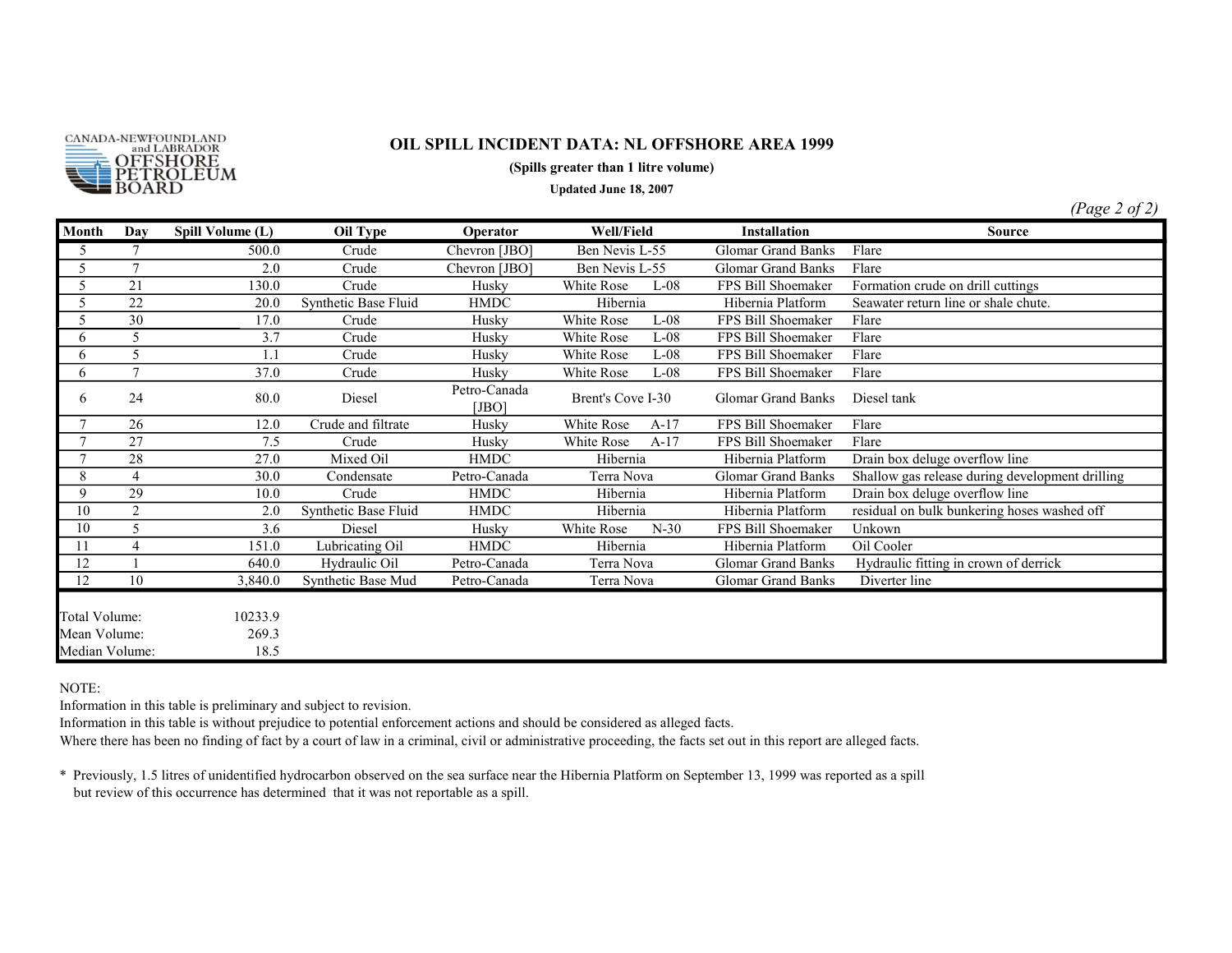

(Spills greater than 1 litre volume)

Updated September 8, 2014

| <b>Month</b>                                              | Day             | Spill Volume (L)         | Oil Type             | Operator    | <b>Well/Field</b>   | <b>Installation</b>                   | <b>Source</b>                                      |
|-----------------------------------------------------------|-----------------|--------------------------|----------------------|-------------|---------------------|---------------------------------------|----------------------------------------------------|
|                                                           | 2               | 10.0                     | Crude                | <b>HMDC</b> | Hibernia            | Hibernia Platform                     | Uncertain; spill location at south end of platform |
|                                                           | 3               | 45.0                     | Diesel               | Amoco       | West Bonne Bay C-23 | FPS Bill Shoemaker Bulk transfer hose |                                                    |
|                                                           | 12              | 2.0                      | Unidentified Oil     | <b>HMDC</b> | Hibernia            | Hibernia Platform                     | Unknown                                            |
|                                                           | 14              | 2,080.0                  | Diesel               | Amoco       | West Bonne Bay C-23 | FPS Bill Shoemaker Flare              |                                                    |
|                                                           | 15              | 400.0                    | Diesel               | Amoco       | West Bonne Bay C-23 |                                       | FPS Bill Shoemaker Leaking valve in mud pit        |
|                                                           | 16              | 670.0                    | Diesel and emulsion  | Amoco       | West Bonne Bay C-23 | FPS Bill Shoemaker Flare              |                                                    |
|                                                           | 16              | 10.0                     | Diesel               | <b>HMDC</b> | Hibernia            | Hibernia Platform                     | Bulk transfer hose                                 |
| $\overline{2}$                                            | 15              | 1,000.0                  | Oily Water           | <b>HMDC</b> | Hibernia            | Hibernia Platform                     | Overflow of Hazardous Drains Tank                  |
| 2                                                         | 26              | 100.0                    | Diesel               | <b>HMDC</b> | Hibernia            | Hibernia Platform                     | Bulk transfer hose                                 |
| 3                                                         | 6               | 5.0                      | Mixed Oil            | <b>HMDC</b> | Hibernia            | Hibernia Platform                     | Process Area Hazardous Drains Tank                 |
| 6                                                         | 17              | 19.0                     | Mixed Oil            | <b>HMDC</b> | Hibernia            | Hibernia Platform                     | Process Area Hazardous Drains Tank                 |
| 6                                                         | 19              | 91.0                     | Crude                | <b>HMDC</b> | Hibernia            | Hibernia Platform                     | Process Area Hazardous Drains Tank                 |
| 6                                                         | 20              | 68.0                     | Crude                | <b>HMDC</b> | Hibernia            | Hibernia Platform                     | Drain box deluge overflow line                     |
| 6                                                         | 21              | 8.0                      | Synthetic Base Fluid | <b>HMDC</b> | Hibernia            | Hibernia Platform                     | Bulk transfer hose                                 |
| 6                                                         | 25              | 10.0                     | Mixed Oil            | <b>HMDC</b> | Hibernia            | Hibernia Platform                     | Process Area Hazardous Drains Tank                 |
| $\tau$                                                    | $\overline{7}$  | 5.0                      | Diesel               | <b>HMDC</b> | Hibernia            | Hibernia Platform                     | Bulk transfer hose                                 |
|                                                           | 8               | 2.0                      | Diesel               | <b>HMDC</b> | Hibernia            | Hibernia Platform                     | Bulk transfer hose                                 |
| $\mathbf{r}$                                              | $\overline{24}$ | 15.0                     | Mixed Oil            | <b>HMDC</b> | Hibernia            | Hibernia Platform                     | Process Area Hazardous Drains Tank                 |
| $\tau$                                                    | 30              | 8.0                      | Crude                | <b>HMDC</b> | Hibernia            | Hibernia Platform                     | Seepage from epoxy injection port on GBS roof      |
| $\mathcal{I}$                                             | 31              | 8.0                      | Crude                | <b>HMDC</b> | Hibernia            | Hibernia Platform                     | Seepage from epoxy injection port on GBS roof      |
| 8                                                         | $\overline{26}$ | 50.0                     | Crude                | <b>HMDC</b> | Hibernia            | Hibernia Platform                     | Process area drains treatment centrifuge           |
| $\mathbf Q$                                               | 14              | 4.0                      | Mixed Oil            | <b>HMDC</b> | Hibernia            | Hibernia Platform                     | Drain box deluge overflow line                     |
| 9                                                         | 29              | 38.0                     | Mixed Oil            | <b>HMDC</b> | Hibernia            | Hibernia Platform                     | Process Area Hazardous Drains Tank                 |
| 11                                                        | 9               | 2,000.0                  | Synthetic Base Fluid | <b>HMDC</b> | Hibernia            | Hibernia Platform                     | Unknown                                            |
| 12                                                        | 5               | 140.0                    | Crude                | <b>HMDC</b> | Hibernia            | Hibernia Platform                     | Drain box deluge overflow line                     |
| 12                                                        | 29              | 2.0                      | Unidentified Oil     | <b>HMDC</b> | Hibernia            | Hibernia Platform                     | Unknown                                            |
| Total Volume (L):<br>Mean Volume (L):<br>Median Volume (I |                 | 6,790.0<br>261.2<br>17.0 |                      |             |                     |                                       |                                                    |

NOTE:

Information in this table is preliminary and subject to revision.

Information in this table is without prejudice to potential enforcement actions and should be considered as alleged facts.